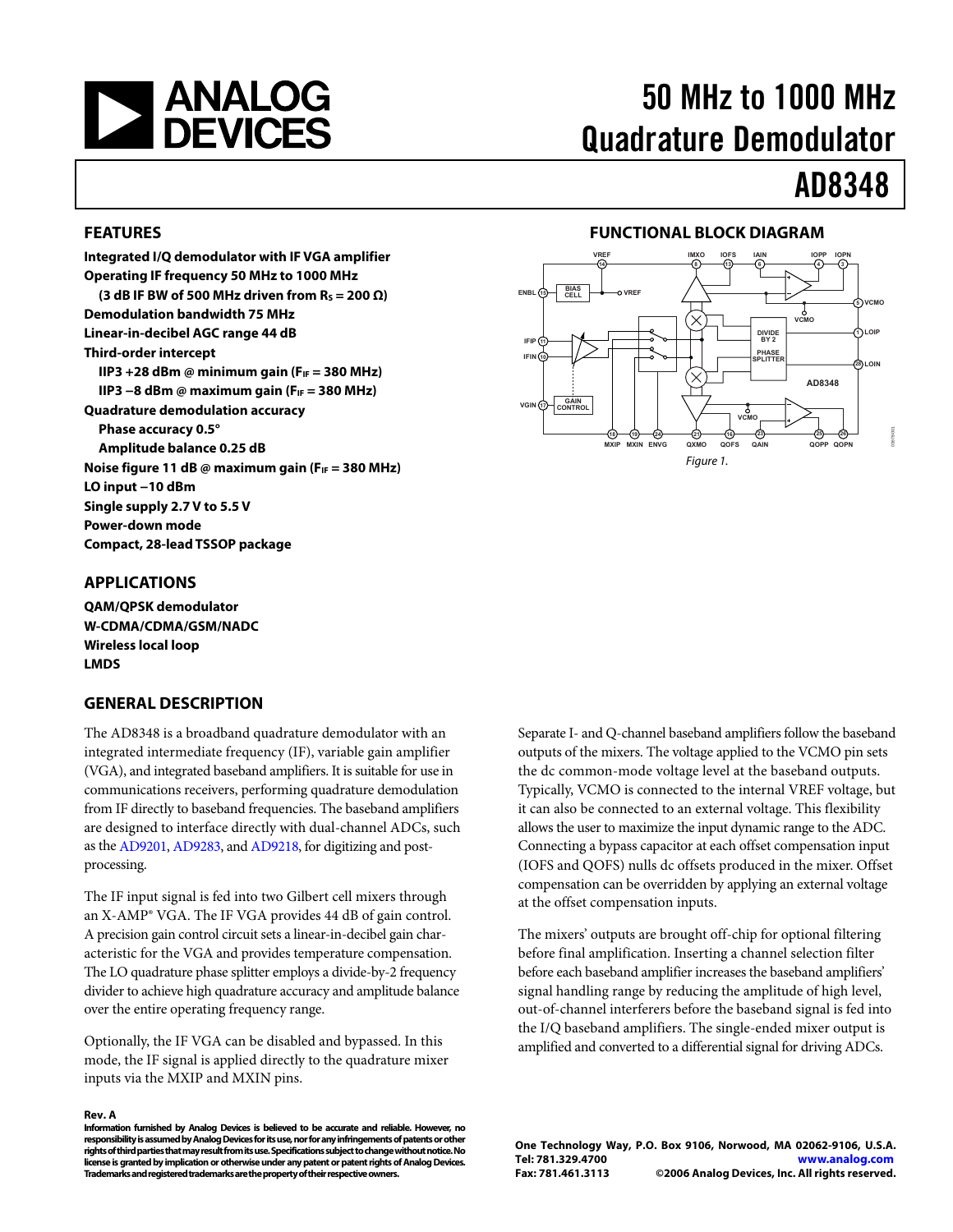# <span id="page-1-0"></span>**TABLE OF CONTENTS**

| VGA/Demodulator and Baseband Amplifier 16                                                                   |
|-------------------------------------------------------------------------------------------------------------|
|                                                                                                             |
|                                                                                                             |
|                                                                                                             |
| ${\bf Phase~Splitter.}.\hspace*{20pt} .\hspace*{20pt} {\bf Phase~Splitter.}.\hspace*{20pt} .\hspace*{20pt}$ |
|                                                                                                             |

### **REVISION HISTORY**

### $4/06$ —Rev.  $0$  to Rev.  ${\bf A}$

#### 8/03-Revision 0: Initial Version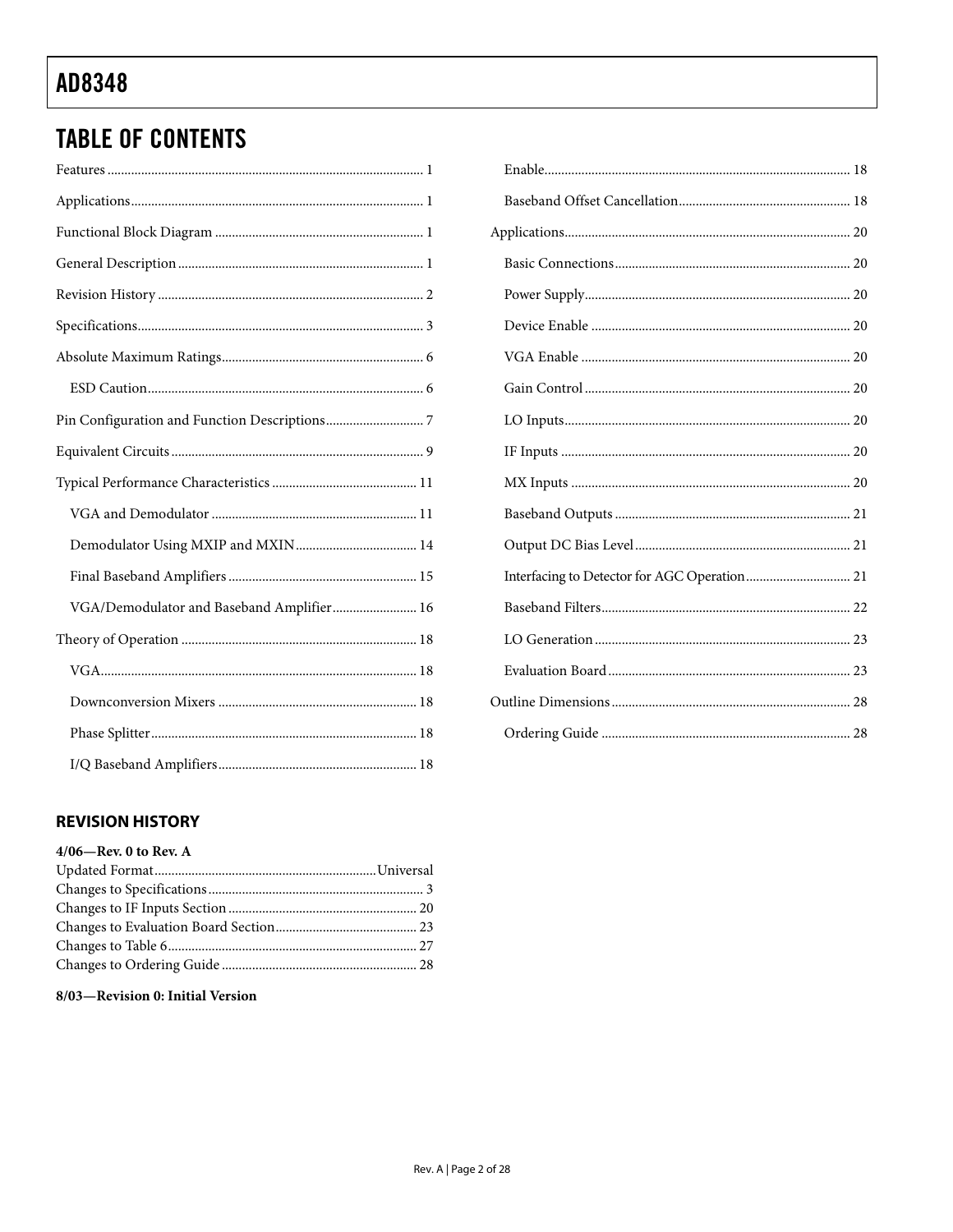## <span id="page-2-0"></span>**SPECIFICATIONS**

 $V_s = 5$  V,  $T_A = 25^{\circ}$ C,  $F_{LO} = 380$  MHz,  $F_{IF} = 381$  MHz,  $P_{LO} = -10$  dBm,  $R_s$  (LO) = 50  $\Omega$ ,  $R_s$  (IFIP and MXIP/MXIN) = 200  $\Omega$ , unless otherwise noted.

**Table 1.** 

| Parameter                                                | <b>Conditions</b>                             | Min    | <b>Typ</b> | Max    | Unit                  |
|----------------------------------------------------------|-----------------------------------------------|--------|------------|--------|-----------------------|
| OPERATING CONDITIONS                                     |                                               |        |            |        |                       |
| LO Frequency Range                                       | External input = $2 \times$ LO frequency      | 100    |            | 2000   | MHz                   |
| IF Frequency Range                                       |                                               | 50     |            | 1000   | <b>MHz</b>            |
| <b>Baseband Bandwidth</b>                                |                                               |        | 75         |        | <b>MHz</b>            |
| LO Input Level                                           | 50 $\Omega$ source                            | $-12$  | $-10$      | 0      | dBm                   |
| V <sub>SUPPLY</sub> (V <sub>S</sub> )                    |                                               | 2.7    |            | 5.5    | V                     |
| Temperature Range                                        |                                               | $-40$  |            | $+85$  | $^{\circ}{\sf C}$     |
| IF FRONT END WITH VGA                                    | IFIP to IMXO (QMXO),                          |        |            |        |                       |
|                                                          | ENVG = 5 V, IMXO/QMXO load = 1.5 k $\Omega$   |        |            |        |                       |
| Input Impedance                                          | Measured differentially across MXIP/MXIN      |        | 200   1.1  |        | $\Omega$   pF         |
| Gain Control Range                                       |                                               |        | 44         |        | dB                    |
| Maximum Conversion Voltage Gain                          | VGIN = 0.2 V (maximum voltage gain)           |        | 25.5       |        | dB                    |
| Minimum Conversion Voltage Gain                          | VGIN = 1.2 V (minimum voltage gain)           |        | $-18.5$    |        | dB                    |
| 3 dB Bandwidth                                           |                                               |        | 500        |        | <b>MHz</b>            |
|                                                          | $VGIN = 0.4 V (+21 dB)$ to 1.1 V (-14 dB)     |        |            |        | dB                    |
| <b>Gain Control Linearity</b><br><b>IF Gain Flatness</b> |                                               |        | ±0.5       |        |                       |
|                                                          | $F_{IF}$ = 380 MHz $\pm$ 5% (VGIN = 1.2 V)    |        | 0.1        |        | $dB$ p-p              |
|                                                          | $F_{IF}$ = 900 MHz $\pm$ 5% (VGIN = 1.2 V)    |        | 1.3        |        | dB p-p                |
| Input 1 dB Compression Point (P1dB)                      | $VGIN = 0.2 V$ (maximum gain)                 |        | $-22$      |        | dBm                   |
|                                                          | $VGIN = 1.2 V$ (maximum gain)                 |        | $+13$      |        | dBm                   |
| Second-Order Input Intercept (IIP2)                      | $IF1 = 385 MHz, IF2 = 386 MHz$                |        |            |        |                       |
|                                                          | +3 dBm each tone from 200 Ω source,           |        | 65         |        | dBm                   |
|                                                          | $VGIN = 1.2 V$ (minimum gain)                 |        |            |        |                       |
|                                                          | $-42$ dBm each tone from 200 $\Omega$ source, |        | 18         |        | dBm                   |
|                                                          | $VGIN = 0.2 V$ (maximum gain)                 |        |            |        |                       |
| Third-Order Input Intercept (IIP3)                       | $IF1 = 381 MHz, IF2 = 381.02 MHz$             |        |            |        |                       |
|                                                          | Each tone 10 dB below P1dB from               |        | 28         |        | dBm                   |
|                                                          | 200 $\Omega$ source,                          |        |            |        |                       |
|                                                          | $VGIN = 1.2 V (minimum gain)$                 |        |            |        |                       |
|                                                          | Each tone 10 dB below P1dB from               |        | $-8$       |        | dBm                   |
|                                                          | 200 $\Omega$ source,                          |        |            |        |                       |
|                                                          | $VGIN = 0.2 V$ (maximum gain)                 |        |            |        |                       |
| LO Leakage                                               | Measured at IFIP, IFIN                        |        | $-80$      |        | dBm                   |
|                                                          | Measured at IMXO/QMXO (LO = 50 MHz)           |        | $-60$      |        | dBm                   |
| Demodulation Bandwidth                                   | Small signal 3 dB bandwidth                   |        | 75         |        | <b>MHz</b>            |
| Quadrature Phase Error <sup>1</sup>                      | $LO = 380$ MHz (LOIP/LOIN 760 MHz)            | $-0.7$ | ±0.1       | $+0.7$ | Degrees               |
|                                                          | vs. temperature                               |        | $-0.0032$  |        | $^{\circ}/^{\circ}C$  |
|                                                          | vs. baseband frequency (dc to 30 MHz)         |        | $+0.01$    |        | $^{\circ}$ /MHz       |
| I/Q Amplitude Imbalance <sup>1</sup>                     |                                               | $-0.3$ | ±0.05      | $+0.3$ | dB                    |
|                                                          | vs. temperature                               |        | 0          |        | $dB$ <sup>o</sup> $C$ |
|                                                          | vs. baseband frequency (dc to 30 MHz)         |        | ±0.0125    |        | dB                    |
| Noise Figure (Double Sideband)                           | Maximum gain, from 200 $\Omega$ source,       |        | 10.75      |        | dB                    |
|                                                          | $F_{IF} = 380 MHz$                            |        |            |        |                       |
| Mixer Output Impedance                                   |                                               |        | 40         |        | Ω                     |
|                                                          |                                               |        |            |        |                       |
| Capacitive Load                                          | Shunt from IMXO, QMXO to VCMO                 | 0      |            | 10     | pF                    |
| <b>Resistive Load</b>                                    | Shunt from IMXO, QMXO to VCMO                 | 200    | 1.5        |        | $k\Omega$             |
| Mixer Peak Output Current                                |                                               |        | 2.5        |        | mA                    |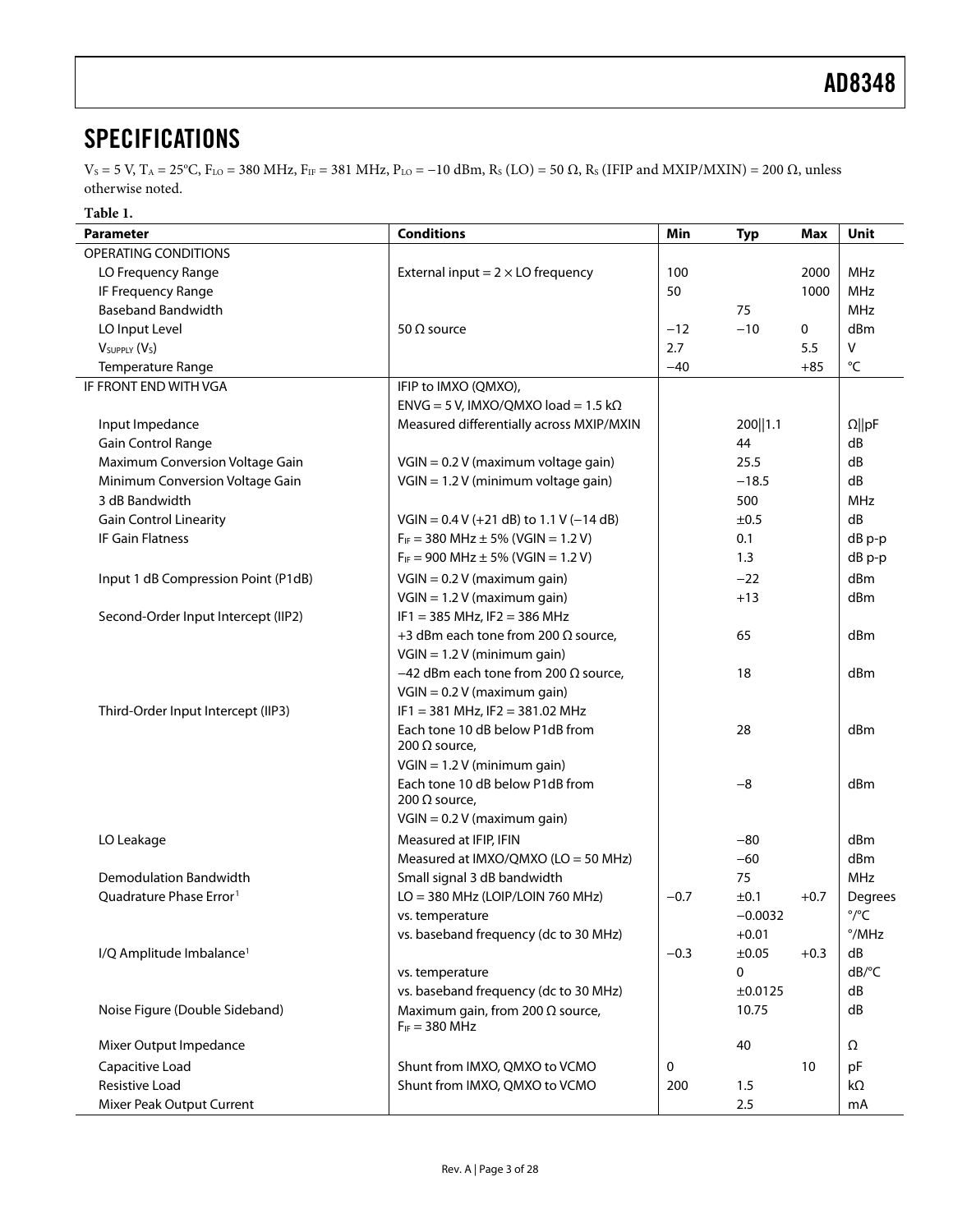| <b>Parameter</b>                                                      | <b>Conditions</b>                                                    | Min       |              | Max   | Unit             |
|-----------------------------------------------------------------------|----------------------------------------------------------------------|-----------|--------------|-------|------------------|
| IF FRONT END WITHOUT VGA                                              | From MXIP, MXIN to IMXO (QMXO),                                      |           | <b>Typ</b>   |       |                  |
|                                                                       | $ENVG = 0 V$ , IMXO/QMXO load = 1.5 k $\Omega$                       |           |              |       |                  |
| Input Impedance                                                       | Measured differentially across MXIP/MXIN                             |           | 200   1.5    |       | $\Omega$   pF    |
| Conversion voltage Gain                                               |                                                                      |           | 10.5         |       | dB               |
| 3 dB Output Bandwidth                                                 |                                                                      |           | 75           |       | MHz              |
| <b>IF Gain Flatness</b>                                               | $F_{IF}$ = 380 MHZ $\pm$ 5%                                          |           | 0.1          |       |                  |
|                                                                       | $F_{IF}$ = 900 MHZ $\pm$ 5%                                          |           | 0.15         |       | dB p-p<br>dB p-p |
| Input 1 dB Compression Point (P1dB)                                   |                                                                      |           | $-4$         |       | dBm              |
|                                                                       |                                                                      |           | 14           |       | dBm              |
| Third-Order Input Intercept (IIP3)                                    | $IF1 = 381 MHz, IF2 = 381.02 MHz$<br>Each tone 10 dB below P1dB from |           |              |       |                  |
|                                                                       | 200 $\Omega$ source                                                  |           |              |       |                  |
| LO Leakage                                                            | Measured at MXIP/MXIN                                                |           | $-70$        |       | dBm              |
|                                                                       | Measured at IMXO, QMXO                                               |           | $-60$        |       | dBm              |
| <b>Demodulation Bandwidth</b>                                         | Small signal 3 dB bandwidth                                          |           | 75           |       | <b>MHz</b>       |
| Quadrature Phase Error                                                | LO = 380 MHz (LOIP/LOIN 760 MHz,<br>single-ended)                    | $-2$      | ±0.5         | $+2$  | Degrees          |
| I/Q Amplitude Imbalance                                               |                                                                      |           | 0.25         |       | dB               |
| Noise Figure (Double Sideband)                                        | From 200 $\Omega$ source, F <sub>IF</sub> = 380 MHz                  |           | 21           |       | dB               |
| I/Q BASEBAND AMPLIFIER                                                | From IAIN to IOPP/IOPN and QAIN to QOPP/                             |           |              |       |                  |
|                                                                       | QOPN, $R_{LOAD} = 2 k\Omega$ , single-ended to ground                |           |              |       |                  |
| Gain                                                                  |                                                                      |           | 20           |       | dB               |
| Bandwidth                                                             | 10 pF differential load                                              |           | 125          |       | <b>MHz</b>       |
| Output DC Offset (Differential)                                       | LO leakage offset corrected using 500 pF                             | $-50$     | ±12          | $+50$ | mV               |
|                                                                       | capacitor on IOFS, QOFS (VIOPP - VIOPN)                              |           |              |       |                  |
| Output Common-Mode Offset                                             | $(VIOPP + VIOPN)/2 - VCMO$                                           | $-75$     | ±35          | $+75$ | mV               |
| <b>Group Delay Flatness</b>                                           | 0 MHz to 50 MHz                                                      |           | 3            |       | ns p-p           |
| Input-Referred Noise Voltage                                          | Frequency = $1$ MHz                                                  |           | 8            |       | $nV/\sqrt{Hz}$   |
| <b>Output Swing Limit (Upper)</b>                                     |                                                                      | $V_S - 1$ |              |       | $\vee$           |
| <b>Output Swing Limit (Lower)</b>                                     |                                                                      |           |              | 0.5   | $\sf V$          |
| Peak Output Current                                                   |                                                                      |           | 1            |       | mA               |
| Input Impedance                                                       |                                                                      |           | 50  1        |       | $k\Omega$   pF   |
| <b>Input Bias Current</b>                                             |                                                                      |           | 2            |       | μA               |
| RESPONSE FROM IF AND MX INPUTS TO<br><b>BASEBAND AMPLIFIER OUTPUT</b> | IMXO and QMXO connected directly to<br>IAIN and QAIN, respectively   |           |              |       |                  |
| Gain                                                                  | From MXIP/MXIN                                                       |           | 30.5         |       | dB               |
|                                                                       | From IFIP/IFIN, $VGIN = 0.2 V$                                       |           | 45.5         |       | dB               |
|                                                                       | From IFIP/IFIN, $VGIN = 1.2 V$                                       |           | 1.5          |       | dB               |
| CONTROL INPUT/OUTPUTS                                                 |                                                                      |           |              |       |                  |
| <b>VCMO Input Range</b>                                               | $V_s = 5 V$                                                          | 0.5       | $\mathbf{1}$ | 4     | $\mathsf{V}$     |
|                                                                       | $V_S = 2.7 V$                                                        | 0.5       | $\mathbf{1}$ | 1.7   | ۷                |
| <b>VREF Output Voltage</b>                                            |                                                                      | 0.95      | $\mathbf{1}$ | 1.05  | ۷                |
| Gain Control Voltage Range                                            | <b>VGIN</b>                                                          | 0.2       |              | 1.2   | V                |
| Gain Slope                                                            |                                                                      | $-55$     | $-50$        | $-45$ | dB/V             |
| Gain Intercept                                                        | Linear extrapolation back to theoretical                             | 55        | 61           | 67    | dB               |
|                                                                       | gain at VGIN = 0V                                                    |           |              |       |                  |
| Gain Control Input Bias Current                                       |                                                                      |           | 1            |       | μA               |
| LO INPUTS                                                             |                                                                      |           |              |       |                  |
| LOIP Input Return Loss                                                | LOIN ac-coupled to ground                                            |           | $-6$         |       | dB               |
|                                                                       | (760 MHz applied to LOIP)                                            |           |              |       |                  |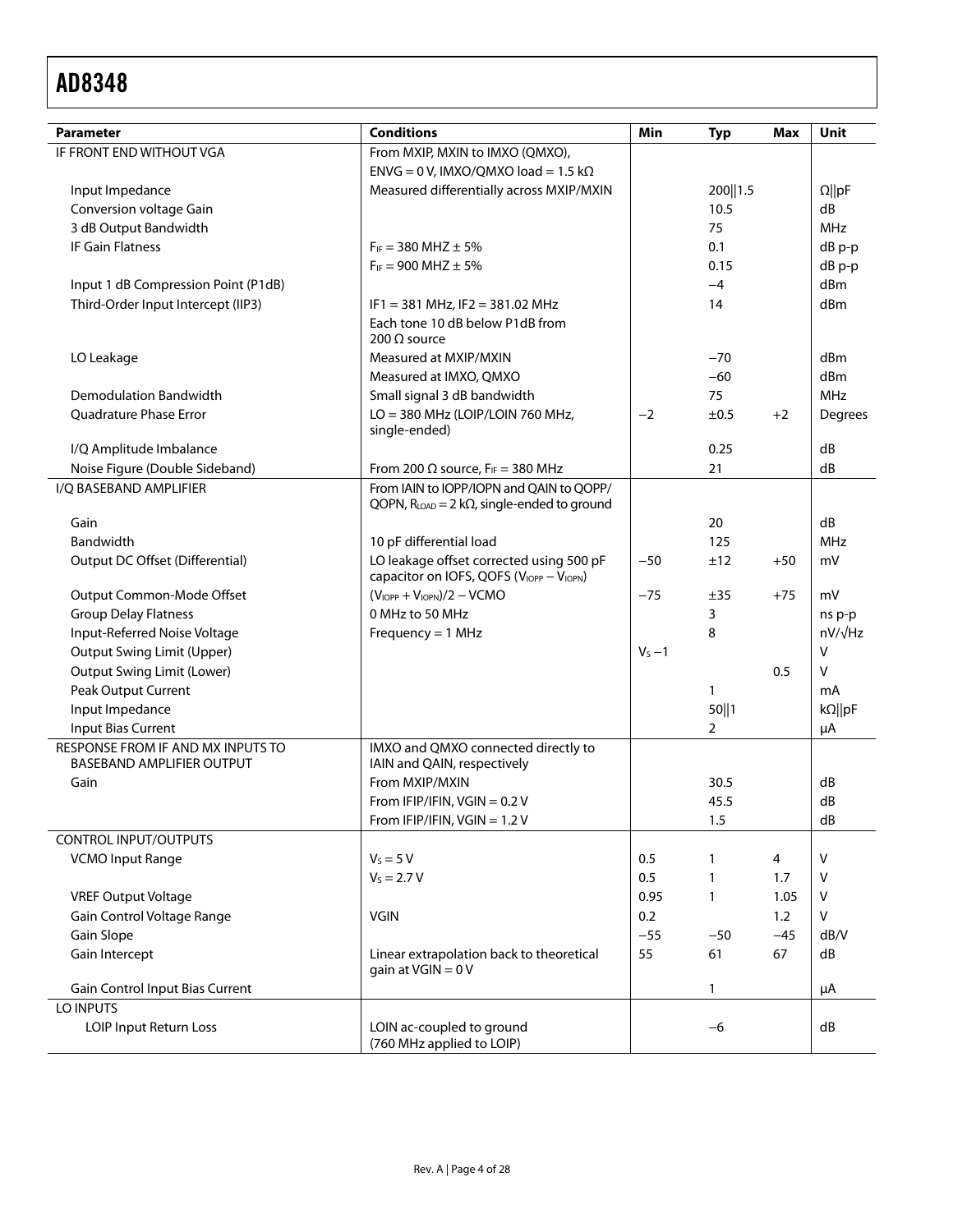<span id="page-4-0"></span>

| <b>Parameter</b>           | <b>Conditions</b>                                                         | Min       | Typ               | Max            | Unit |
|----------------------------|---------------------------------------------------------------------------|-----------|-------------------|----------------|------|
| POWER-UP CONTROL           |                                                                           |           |                   |                |      |
| <b>ENBL Threshold Low</b>  | $Low = standard$                                                          | $\Omega$  | V <sub>s</sub> /2 |                | V    |
| <b>ENBL Threshold High</b> | $High = enable$                                                           | $V_s - 1$ | V <sub>s</sub> /2 | V <sub>S</sub> | V    |
| <b>Input Bias Current</b>  |                                                                           |           | 2                 |                | μA   |
| Power-Up Time              | Time for final baseband amplifiers to be<br>within 90% of final amplitude |           | 45                |                | μs   |
| Power-Down Time            | Time for supply current to be <10% of<br>enabled value                    |           | 700               |                | ns   |
| <b>POWER SUPPLIES</b>      | VPOS1, VPOS2, VPOS3                                                       |           |                   |                |      |
| Voltage                    |                                                                           | 2.7       |                   | 5.5            | V    |
| Current (Enabled)          |                                                                           | 38        | 48                | 58             | mA   |
| Current (Standby)          | $V_s = 5 V, V_{ENBL} = 5 V$<br>$V_s = 5 V, V_{ENBL} = 0 V$                |           | 75                |                | μA   |

<sup>1</sup> These parameters are guaranteed but not tested in production. Limits are  $±6$  Σ from the mean.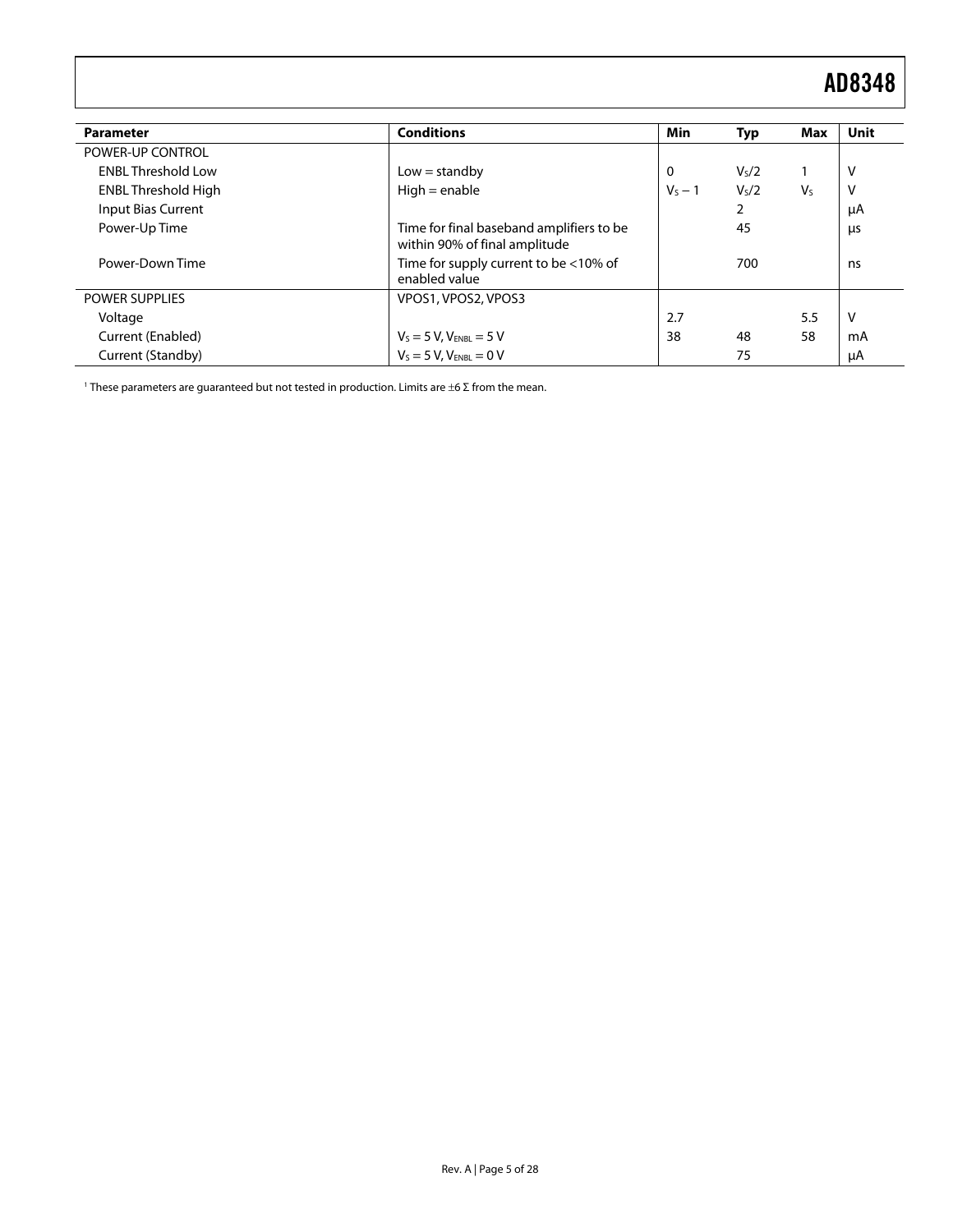## <span id="page-5-0"></span>ABSOLUTE MAXIMUM RATINGS

#### **Table 2.**

| <b>Parameter</b>                           | Rating                               |
|--------------------------------------------|--------------------------------------|
| Supply Voltage on VPOS1, VPOS2, VPOS3 Pins | 5.5V                                 |
| LO Input Power                             | 10 dBm (re: 50 $\Omega$ )            |
| IF Input Power                             | 18 dBm (re: 200 $\Omega$ )           |
| Internal Power Dissipation                 | 450 mW                               |
| $\theta$ ia                                | $68^{\circ}$ C/W                     |
| <b>Maximum Junction Temperature</b>        | $150^{\circ}$ C                      |
| Operating Temperature Range                | $-40^{\circ}$ C to $+85^{\circ}$ C   |
| Storage Temperature Range                  | $-65^{\circ}$ C to +125 $^{\circ}$ C |
| Lead Temperature (Soldering, 60 sec)       | $300^{\circ}$ C                      |

Stresses above those listed under Absolute Maximum Ratings may cause permanent damage to the device. This is a stress rating only; functional operation of the device at these or any other conditions above those indicated in the operational section of this specification is not implied. Exposure to absolute maximum rating conditions for extended periods may affect device reliability.

### **ESD CAUTION**

ESD (electrostatic discharge) sensitive device. Electrostatic charges as high as 4000 V readily accumulate on the human body and test equipment and can discharge without detection. Although this product features proprietary ESD protection circuitry, permanent damage may occur on devices subjected to high energy electrostatic discharges. Therefore, proper ESD precautions are recommended to avoid performance degradation or loss of functionality.

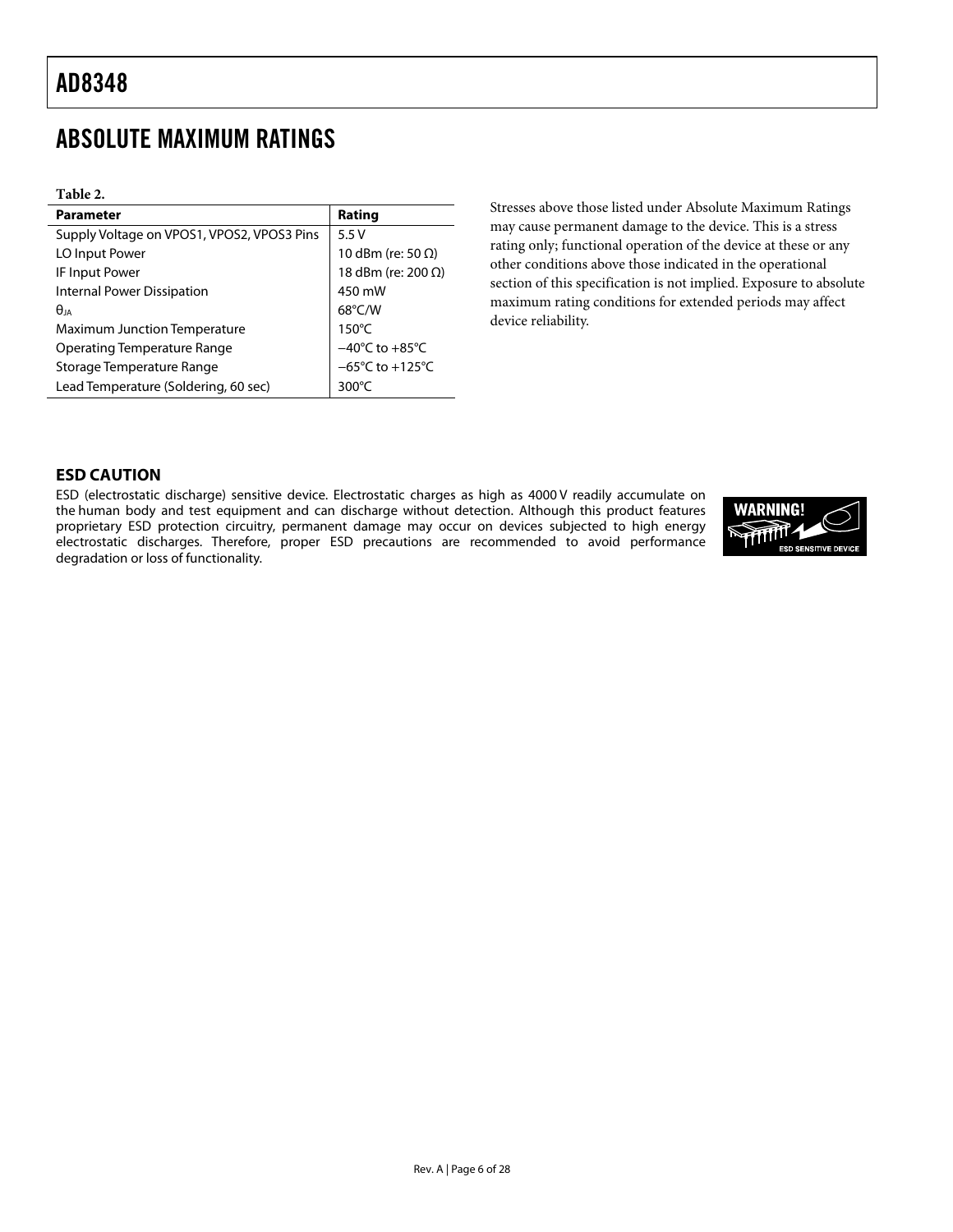### <span id="page-6-0"></span>PIN CONFIGURATION AND FUNCTION DESCRIPTIONS



Figure 2. 28-Lead TSSOP Pin Configuration

03678-002

#### **Table 3. Pin Function Descriptions—28-Lead TSSOP**

| Pin No.      | <b>Mnemonic</b>           | <b>Description</b>                                                                                                                                                                                                                                                                                                                                                                                                                                                                                                                                                                                   | <b>Equivalent</b><br><b>Circuit</b> |
|--------------|---------------------------|------------------------------------------------------------------------------------------------------------------------------------------------------------------------------------------------------------------------------------------------------------------------------------------------------------------------------------------------------------------------------------------------------------------------------------------------------------------------------------------------------------------------------------------------------------------------------------------------------|-------------------------------------|
| 1,28         | LOIP, LOIN                | LO Inputs. For optimum performance, these inputs should be ac-coupled and driven<br>differentially. Differential drive from single-ended sources can be achieved via a balun.<br>To obtain a broadband 50 $\Omega$ input impedance, connect a 60.4 $\Omega$ shunt resistor between<br>LOIP and LOIN. Typical input drive level is equal to -10 dBm.                                                                                                                                                                                                                                                  | A                                   |
| 2, 12, 20    | VPOS1, VPOS2,<br>VPOS3    | Positive Supply for LO, IF, and Biasing and Baseband Sections, Respectively. These pins<br>should be decoupled with 0.1 µF and 100 pF capacitors.                                                                                                                                                                                                                                                                                                                                                                                                                                                    |                                     |
| 3, 4, 25, 26 | IOPN, IOPP,<br>QOPP, QOPN | I- and Q-Channel Differential Baseband Outputs. Typical output swing is equal to 2 V p-p<br>differential. The dc common-mode voltage level on these pins is set by the voltage on VCMO.                                                                                                                                                                                                                                                                                                                                                                                                              | B                                   |
| 5            | <b>VCMO</b>               | Baseband DC Common-Mode Voltage. The voltage applied to this pin sets the dc<br>common-mode levels for all the baseband outputs and inputs (IMXO, QMXO, IOPP, IOPN,<br>QOPP, QOPN, IAIN, and QAIN). This pin can be connected either to VREF or to a reference<br>voltage from another device (typically an ADC).                                                                                                                                                                                                                                                                                    | C                                   |
| 6, 23        | <b>IAIN, QAIN</b>         | I- and Q-Channel Baseband Amplifier Inputs. The single-ended signals on these pins are<br>referenced to VCMO and must have a dc bias equal to the dc voltage on the VCMO pin. If<br>IMXO (QMXO) is dc-coupled to IAIN (QAIN), biasing will be provided by IMXO (QMXO). If<br>an ac-coupled filter is placed between IMXO and IAIN, these pins can be biased from the<br>source driving VCMO through a 1 $k\Omega$ resistor. The gain from IAIN/QAIN to the differential<br>outputs (IOPP/IOPN and QOPP/QOPN) is 20 dB.                                                                               | D                                   |
| 7,22         | COM3                      | Ground for Biasing and Baseband Sections.                                                                                                                                                                                                                                                                                                                                                                                                                                                                                                                                                            |                                     |
| 8, 21        | IMXO, QMXO                | I- and Q-Channel Mixer Baseband Outputs. These are low impedance $(40 \Omega)$ outputs whose<br>bias levels are set by the voltage applied to the VCMO pin. These pins are typically connected<br>to IAIN and QAIN, respectively, either directly or through a filter. Each output can drive a<br>maximum current of 2.5 mA.                                                                                                                                                                                                                                                                         | H                                   |
| 9            | COM <sub>2</sub>          | IF Section Ground.                                                                                                                                                                                                                                                                                                                                                                                                                                                                                                                                                                                   |                                     |
| 10, 11       | IFIN, IFIP                | IF Inputs. IFIN should be ac-coupled to ground. The single-ended IF input signal should<br>be ac-coupled into IFIP. The nominal differential input impedance of these pins is 200 $\Omega$ .<br>For a broadband 50 $\Omega$ input impedance, a minimum-loss L pad should be used; R <sub>SERIES</sub> = 174 $\Omega$ ,<br>$R_{\text{SHUNT}}$ = 57.6 $\Omega$ . This provides a 200 $\Omega$ source impedance to the IF input. However, the AD8348<br>does not necessarily require a 200 $\Omega$ source impedance, and a single shunt 66.7 $\Omega$ resistor<br>can be placed between IFIP and IFIN. | E                                   |
| 13, 16       | IOFS, QOFS                | I- and Q-Channel Offset Nulling Inputs. DC offsets on the I-channel mixer output (IMXO)<br>can be nulled by connecting a 0.1 µF capacitor from IOFS to ground. Driving IOFS with a<br>fixed voltage (typically a DAC calibrated such that the offset at IOPP/IOPN is nulled) can<br>extend the operating frequency range to include dc. The QOFS pin can likewise be used<br>to null offsets on the Q-channel mixer output (QMXO).                                                                                                                                                                   | F                                   |
| 14           | <b>VREF</b>               | Reference Voltage Output. This output voltage (1 V) is the main bias level for the device<br>and can be used to externally bias the inputs and outputs of the baseband amplifiers.<br>The typical maximum drive current for this output is 2 mA.                                                                                                                                                                                                                                                                                                                                                     | G                                   |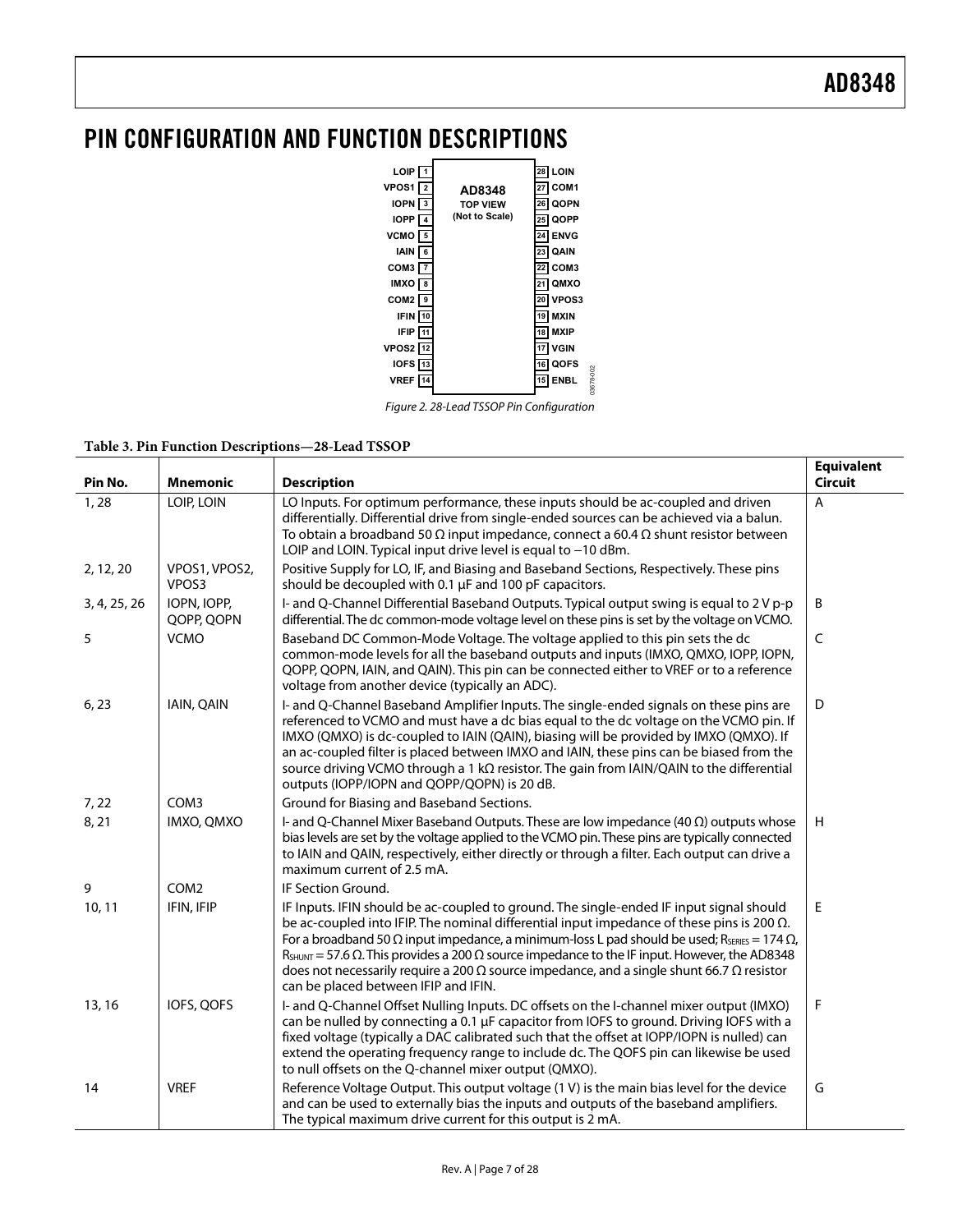| Pin No. | <b>Mnemonic</b>   | <b>Description</b>                                                                                                                                                                                                                                                                                                                                                                                                                                                                                                           | <b>Equivalent</b><br><b>Circuit</b> |
|---------|-------------------|------------------------------------------------------------------------------------------------------------------------------------------------------------------------------------------------------------------------------------------------------------------------------------------------------------------------------------------------------------------------------------------------------------------------------------------------------------------------------------------------------------------------------|-------------------------------------|
| 15      | ENBL              | Chip Enable Input. Active high. Threshold is equal to Vs/2.                                                                                                                                                                                                                                                                                                                                                                                                                                                                  | D                                   |
| 17      | <b>VGIN</b>       | Gain Control Input. The voltage on this pin controls the gain on the IF VGA. The gain<br>control voltage range is from 0.2 V to 1.2 V and corresponds to a conversion gain range<br>from +25.5 dB to -18.5 dB. This is the gain to the output of the mixers (that is, IMXO and<br>QMXO). There is an additional 20 dB of fixed gain in the final baseband amplifiers (IAIN to<br>IOPP/IOPN and QAIN to QOPP/QOPN). Note that the gain control function has a negative<br>sense (that is, increasing voltage decreases gain). | D                                   |
| 18, 19  | <b>MXIP, MXIN</b> | Auxiliary Mixer Inputs. If ENVG is low, the IFIP and IFIN inputs are disabled and MXIP and<br>MXIN are enabled, allowing the VGA to be bypassed. The auxiliary mixer inputs are fully<br>differential inputs that should be ac-coupled to the signal source.                                                                                                                                                                                                                                                                 |                                     |
| 24      | <b>FNVG</b>       | Active High VGA Enable. When ENVG is high, IFIP and IFIN inputs are enabled and MXIP<br>and MXIN inputs are disabled. When ENVG is low, MXIP and MXIN inputs are enabled and<br>IFIP and IFIN inputs are disabled.                                                                                                                                                                                                                                                                                                           | D                                   |
| 27      | COM1              | LO Section Ground.                                                                                                                                                                                                                                                                                                                                                                                                                                                                                                           |                                     |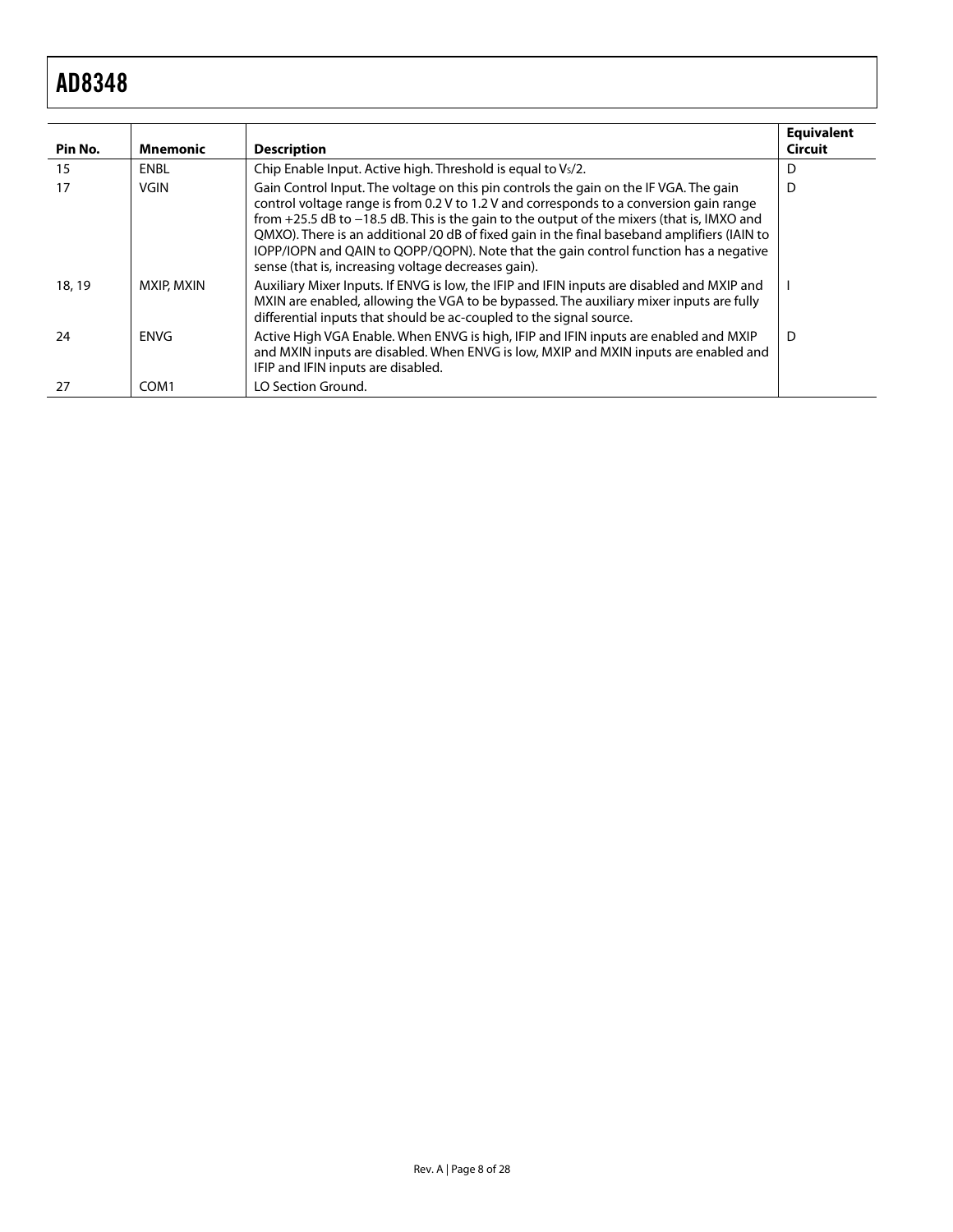## <span id="page-8-0"></span>EQUIVALENT CIRCUITS





![](_page_8_Figure_4.jpeg)

![](_page_8_Figure_5.jpeg)

![](_page_8_Figure_6.jpeg)

![](_page_8_Figure_7.jpeg)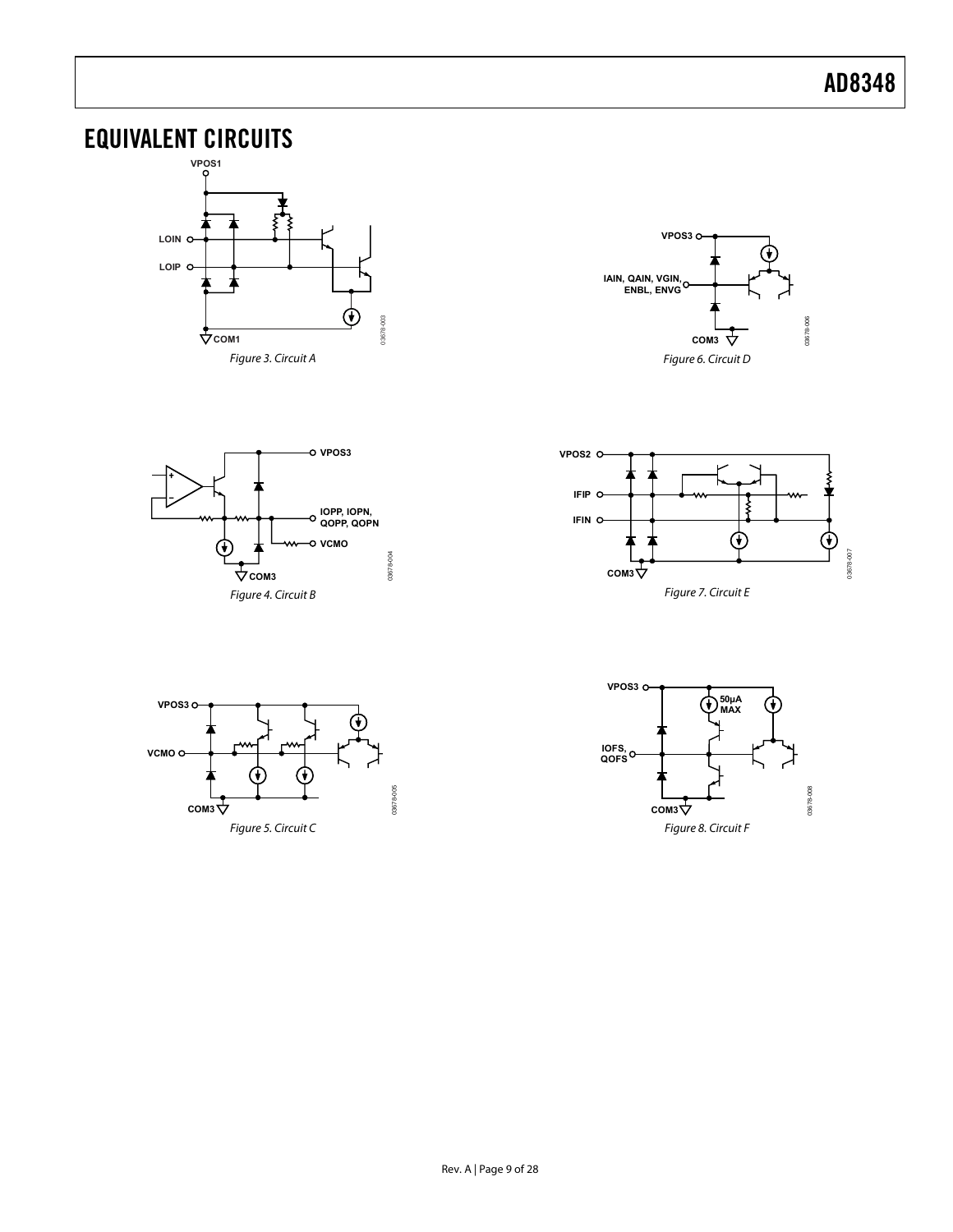![](_page_9_Figure_1.jpeg)

![](_page_9_Figure_2.jpeg)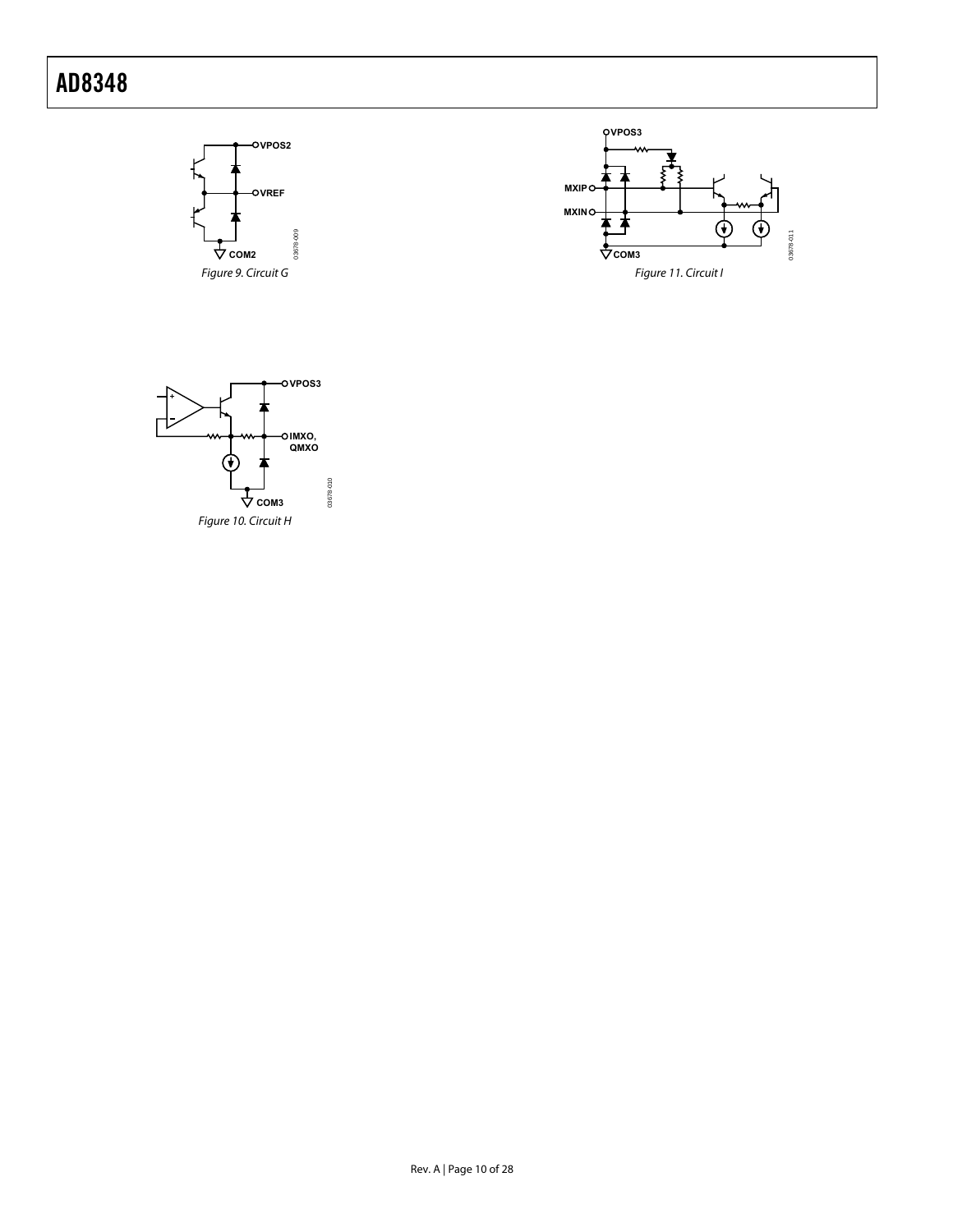## <span id="page-10-0"></span>TYPICAL PERFORMANCE CHARACTERISTICS

#### **VGA AND DEMODULATOR**

![](_page_10_Figure_3.jpeg)

![](_page_10_Figure_4.jpeg)

![](_page_10_Figure_5.jpeg)

Figure 13. Mixer Gain and Linearity Error vs. VGIN,  $V_{POS} = 5 V$ ,  $F_{IF} = 900$  MHz,  $F_{BB}$  = 1 MHz, Temperature = -40°C, +25°C, +85°C

![](_page_10_Figure_7.jpeg)

![](_page_10_Figure_8.jpeg)

![](_page_10_Figure_9.jpeg)

Figure 15. Mixer Gain and Linearity Error vs. VGIN,  $V_{POS} = 2.7 V$ ,  $F_{IF} = 900$  MHz,  $F_{BB} = 1$  MHz, Temperature =  $-40^{\circ}C$ , +25 $^{\circ}C$ , +85 $^{\circ}C$ 

![](_page_10_Figure_11.jpeg)

Temperature = −40°C, +25°C, +85°C

![](_page_10_Figure_13.jpeg)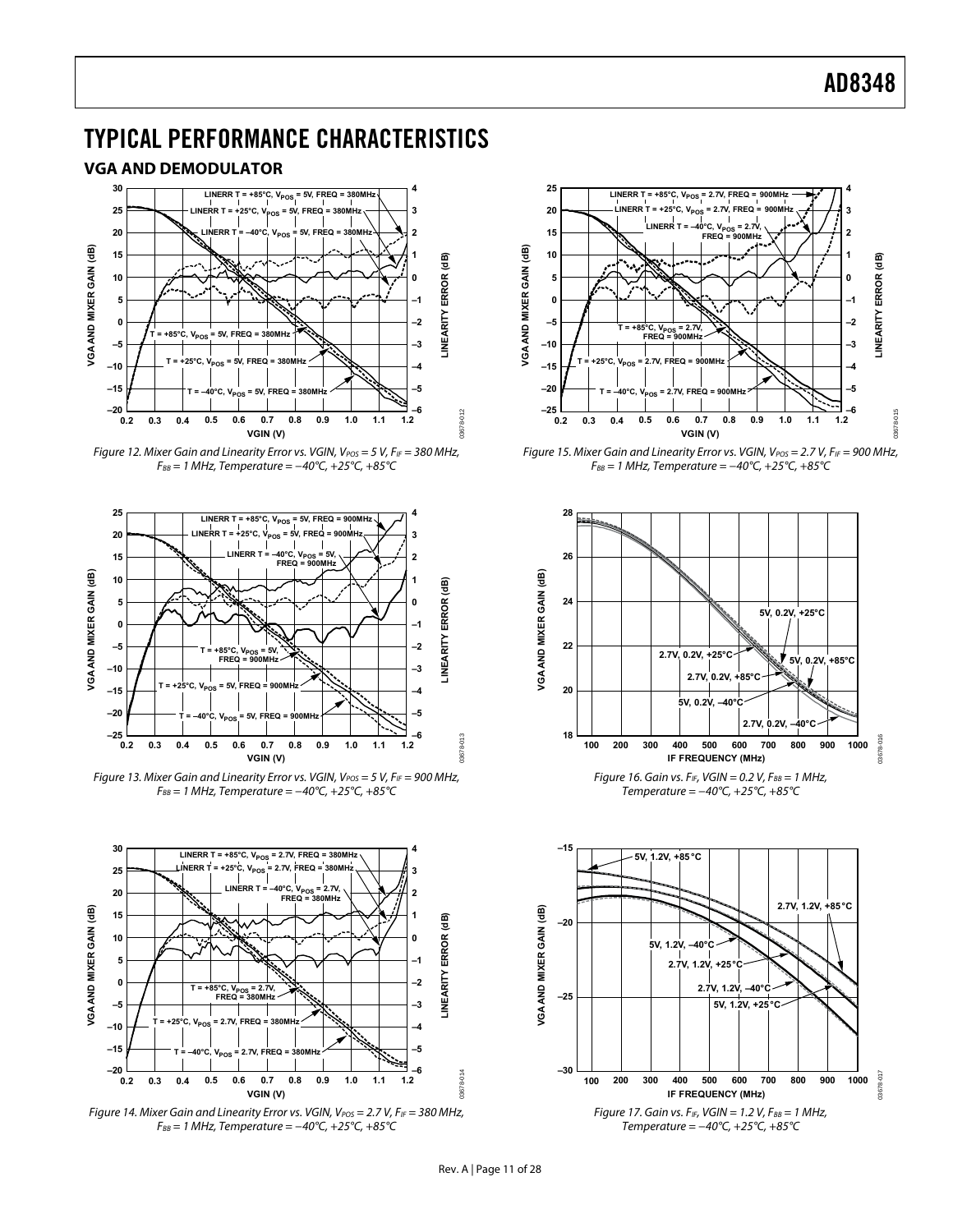![](_page_11_Figure_1.jpeg)

![](_page_11_Figure_2.jpeg)

![](_page_11_Figure_3.jpeg)

![](_page_11_Figure_4.jpeg)

![](_page_11_Figure_5.jpeg)

![](_page_11_Figure_6.jpeg)

![](_page_11_Figure_7.jpeg)

Figure 21. Input 1 dB Compression Point (IP1dB) vs. VGIN,  $F_{IF} = 900$  MHz,  $F_{BB}$  = 1 MHz,  $V_{POS}$  = 2.7 V, 5 V, Temperature = -40°C, +25°C, +85°C

![](_page_11_Figure_9.jpeg)

Figure 22. IIP3 vs. F<sub>IF</sub>, VGIN = 1.2 V, F<sub>BB</sub> = 1 MHz, V<sub>POS</sub> = 2.7 V, 5 V, Temperature =  $-40^{\circ}$ C, +25 $^{\circ}$ C, +85 $^{\circ}$ C, Tone Spacing = 20 kHz

![](_page_11_Figure_11.jpeg)

03678-020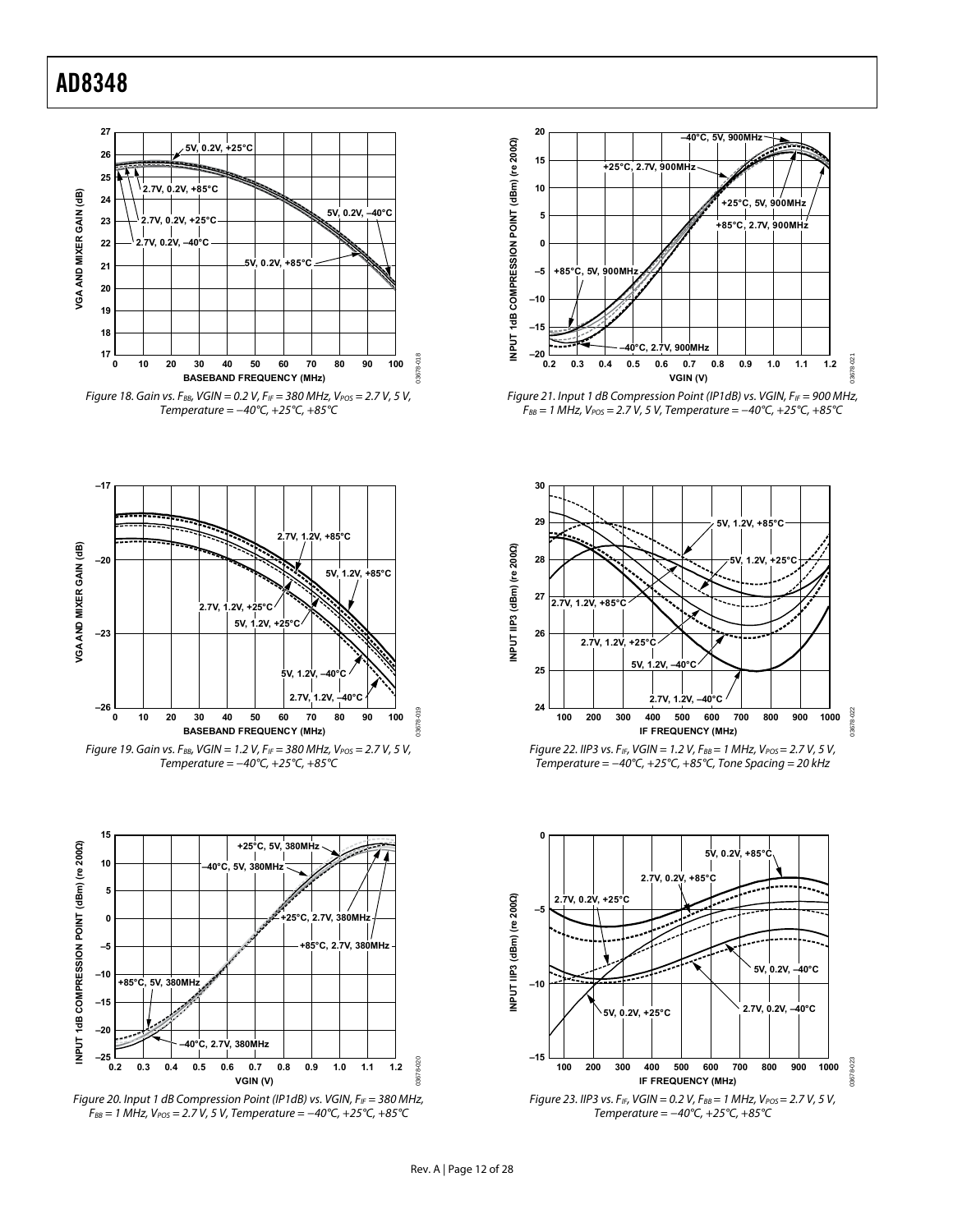![](_page_12_Figure_1.jpeg)

![](_page_12_Figure_2.jpeg)

Temperature = −40°C, +25°C, +85°C

![](_page_12_Figure_4.jpeg)

Figure 26. Noise Figure vs. F<sub>IF</sub>, T = 25°C, VGIN = 0.2 V, F<sub>BB</sub> = 1 MHz

![](_page_12_Figure_6.jpeg)

![](_page_12_Figure_7.jpeg)

![](_page_12_Figure_8.jpeg)

![](_page_12_Figure_9.jpeg)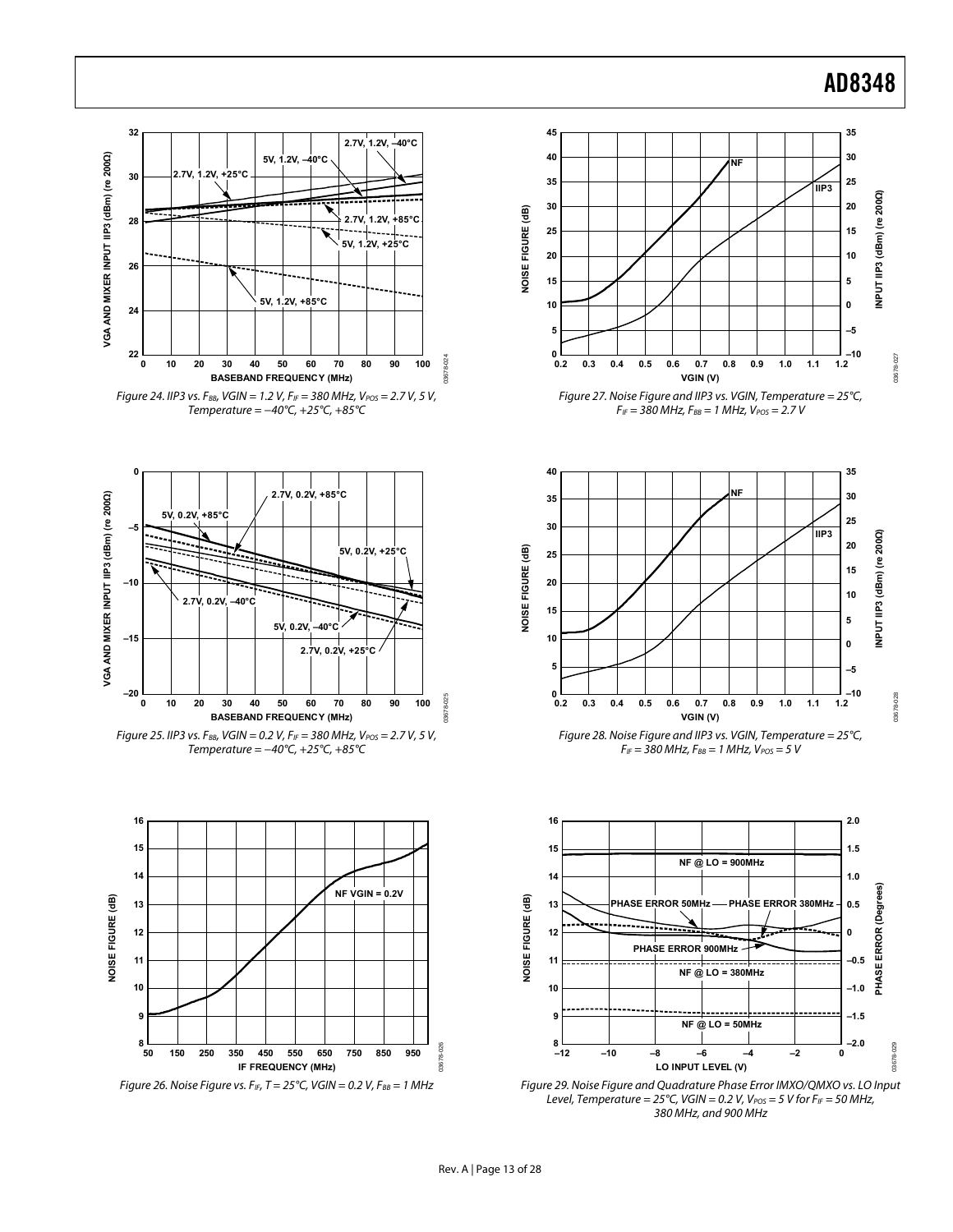### <span id="page-13-0"></span>**DEMODULATOR USING MXIP AND MXIN**

![](_page_13_Figure_2.jpeg)

![](_page_13_Figure_3.jpeg)

Figure 32. IIP3 and Noise Figure vs.  $F_{IF}$ ,  $V_{POS} = 2.7$  V, 5 V, Temperature = 25°C

![](_page_13_Figure_5.jpeg)

Figure 31. Input 1 dB Compression Point vs.  $F_{IF}$ ,  $F_{BB} = 1$  MHz,  $V_{POS} = 2.7$  V, 5 V, Temperature =  $-40^{\circ}$ C,  $+25^{\circ}$ C,  $+85^{\circ}$ C

03678-031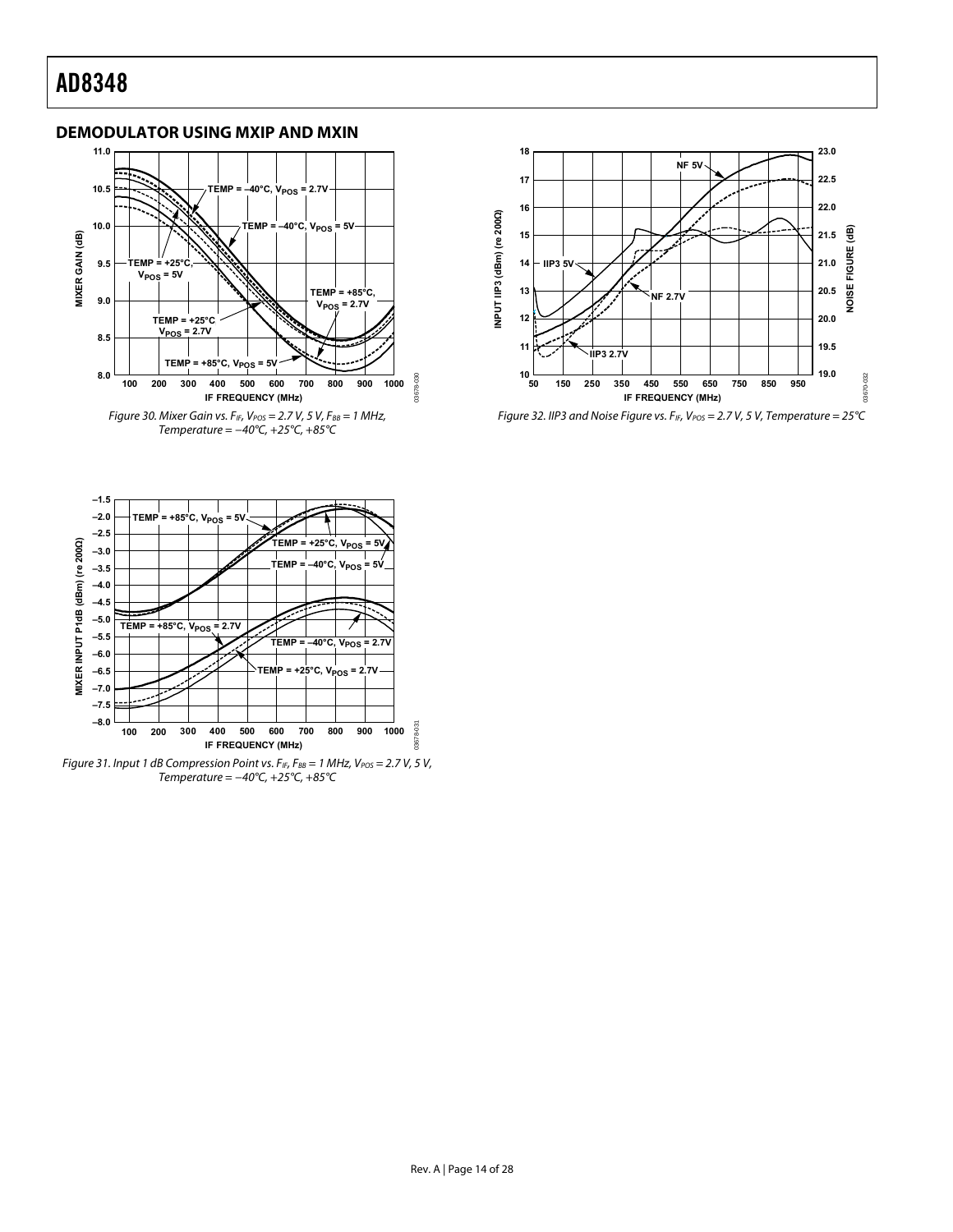03678-035

13678-035

03678-036

3678-036

![](_page_14_Figure_1.jpeg)

#### <span id="page-14-0"></span>**FINAL BASEBAND AMPLIFIERS**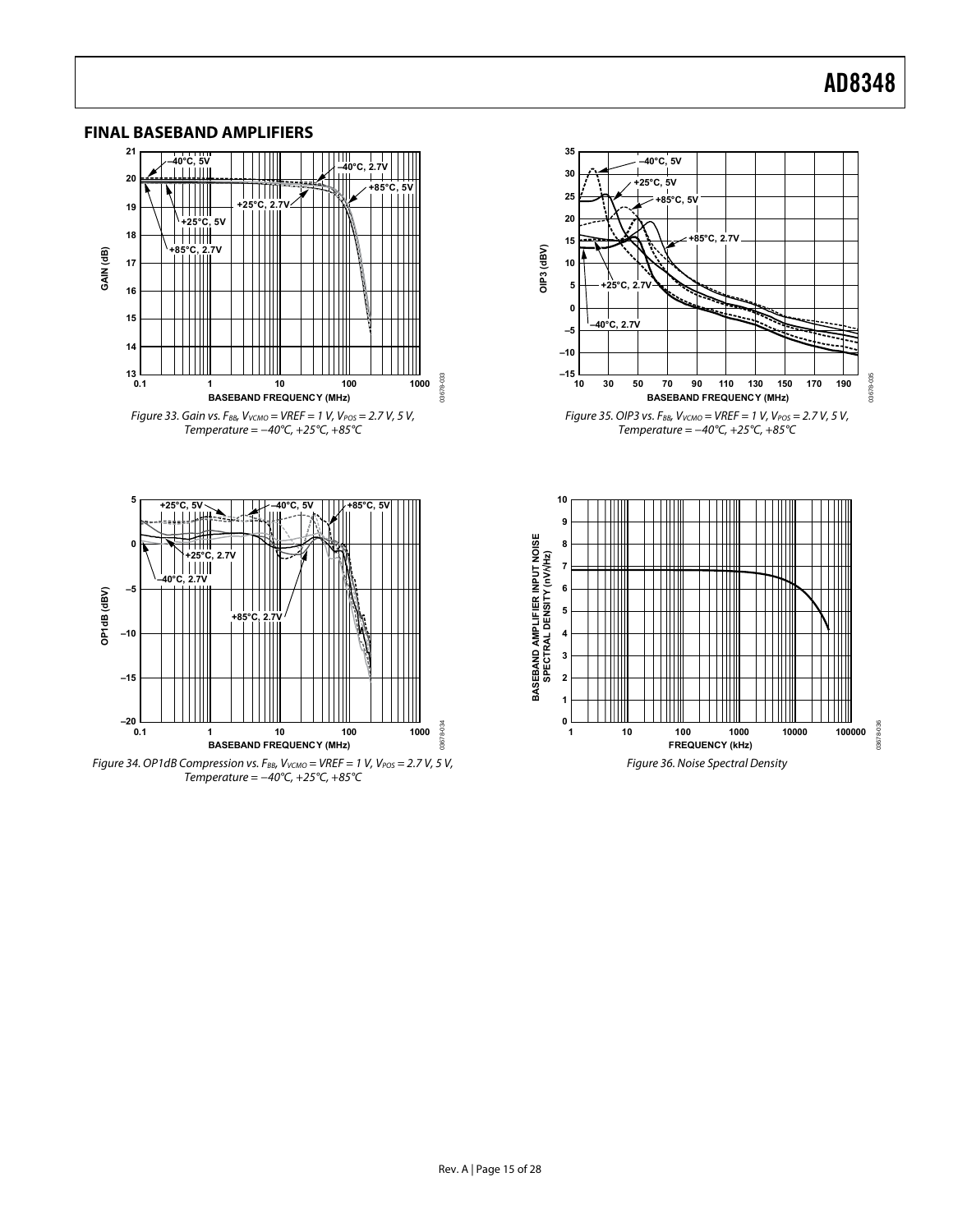#### <span id="page-15-0"></span>**VGA/DEMODULATOR AND BASEBAND AMPLIFIER**

![](_page_15_Figure_2.jpeg)

Figure 37. Quadrature Phase Error vs. F<sub>IF</sub>, VGIN = 0.7 V, V<sub>POS</sub> = 2.7 V, 5 V, Temperature = −40°C, +25°C, +85°C

![](_page_15_Figure_4.jpeg)

Figure 38. Quadrature Phase Error vs. F<sub>BB</sub>, VGIN = 0.7 V, V<sub>POS</sub> = 2.7 V, 5 V, Temperature =  $-40^{\circ}$ C,  $+25^{\circ}$ C,  $+85^{\circ}$ C,  $F_{IF}$  = 380 MHz

![](_page_15_Figure_6.jpeg)

<span id="page-15-1"></span>Figure 39. I/Q Amplitude Imbalance vs. F<sub>BB</sub>, Temperature = 25°C, V<sub>POS</sub> = 5 V

![](_page_15_Figure_8.jpeg)

Figure 40. I/Q Amplitude Imbalance vs. F<sub>IF</sub>, Temperature = 25°C, V<sub>POS</sub> = 5 V

![](_page_15_Figure_10.jpeg)

![](_page_15_Figure_11.jpeg)

![](_page_15_Figure_12.jpeg)

Figure 42. S11 of IF Input vs.  $F_{IF}$ ,  $F_{IF}$  = 50 MHz to 1 GHz, VGIN = 0.7 V,  $V_{POS}$  = 5 V (with L Pad, with No Pad, Normalized to 50  $\Omega$ )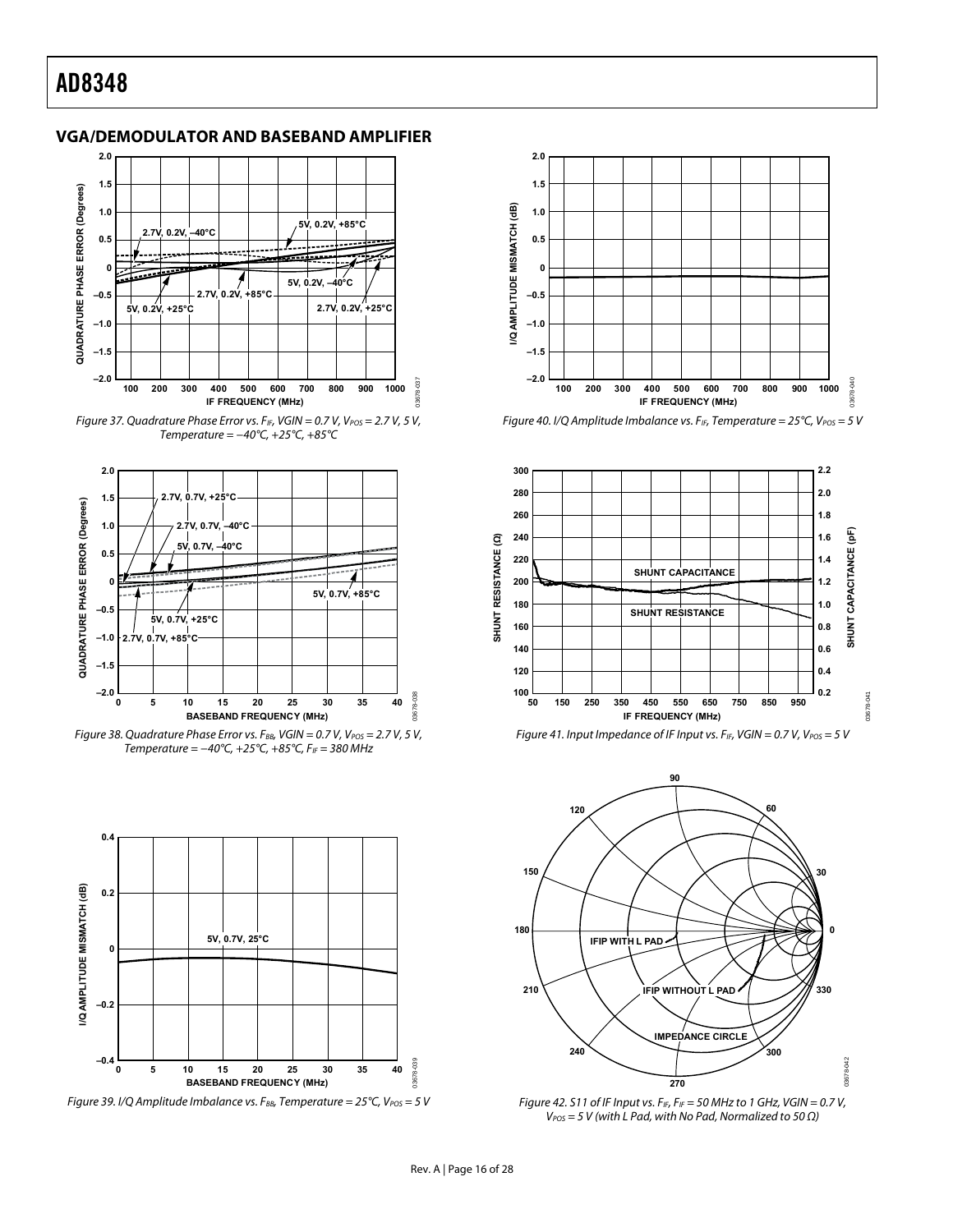![](_page_16_Figure_1.jpeg)

Figure 43. Input Impedance of Mixer Input vs. F<sub>IF</sub>, VGIN = 0.7 V, V<sub>POS</sub> = 5 V

![](_page_16_Figure_3.jpeg)

Figure 44. S11 of Mixer Input vs.  $F_{IF}$ ,  $F_{IF}$  = 50 MHz to 1 GHz,  $VGIN = 0.7 V, V<sub>POS</sub> = 5 V (With and Without Balun)$ 

![](_page_16_Figure_5.jpeg)

Figure 45. Return Loss of LOIP Input vs. External LO Frequency

![](_page_16_Figure_7.jpeg)

![](_page_16_Figure_8.jpeg)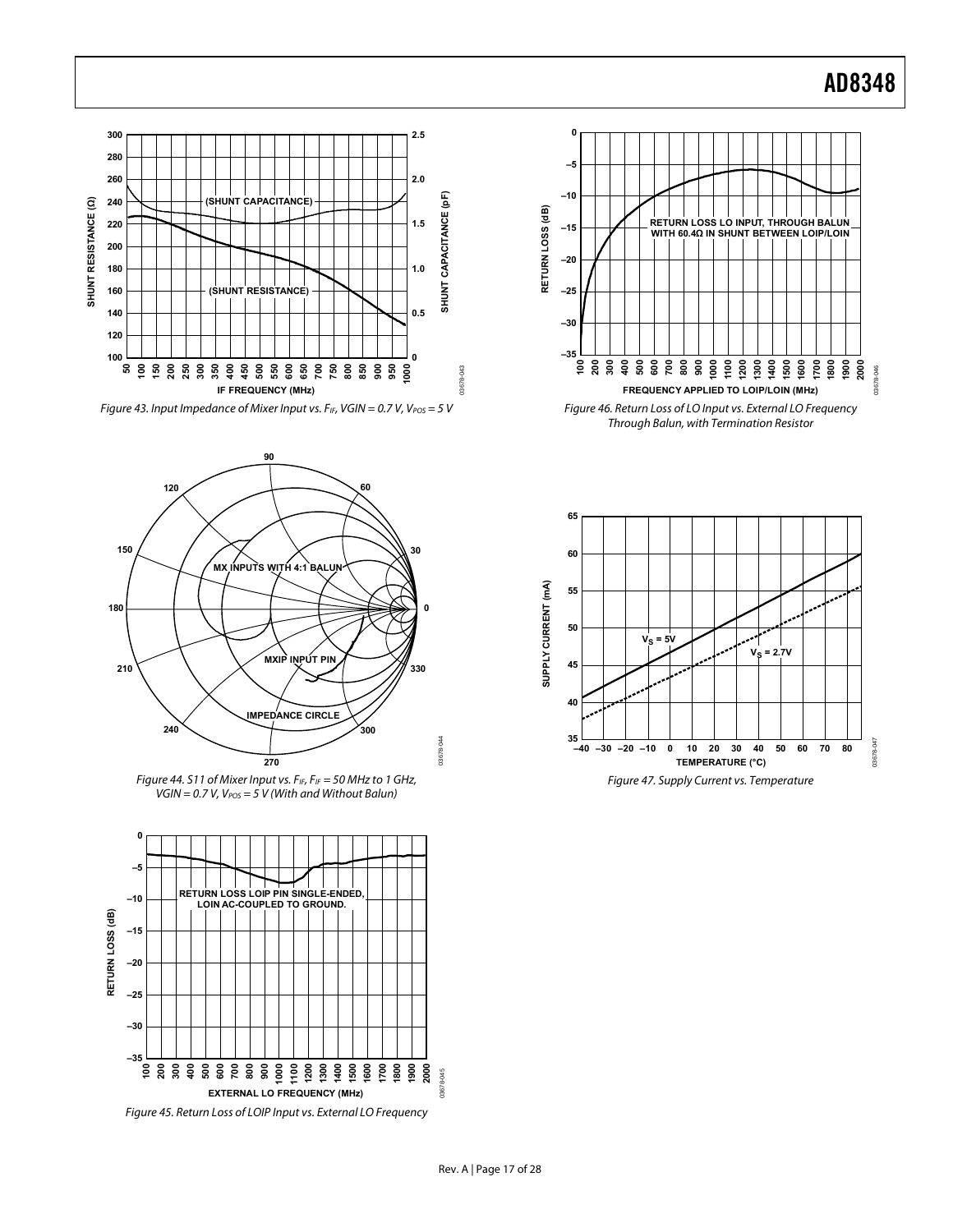![](_page_17_Figure_1.jpeg)

### <span id="page-17-0"></span>THEORY OF OPERATION

### **VGA**

The VGA is implemented using the patented X-AMP architecture. The single-ended IF signal is attenuated in eight discrete 6 dB steps by a passive R-2R ladder. Each discrete attenuated version of the IF signal is applied to the input of a transconductance stage. The current outputs of all transconductance stages are summed together and drive a resistive load at the output of the VGA. Gain control is achieved by smoothly turning on and off the relevant transconductance stages with a temperaturecompensated interpolation circuit. This scheme allows the gain to continuously vary over a 44 dB range with linear-in-decibel gain control. This configuration also keeps the relative dynamic range constant (for example, IIP3 − NF in dB) over the gain setting; however, the absolute intermodulation intercepts and noise figure vary directly with gain. The analog voltage VGIN sets the gain.  $VGIN = 0.2 V$  is the maximum gain setting, and  $VGIN = 1.2 V$  is the minimum voltage gain setting.

### **DOWNCONVERSION MIXERS**

The output of the VGA drives two (I and Q) double-balanced Gilbert cell downconversion mixers. Alternatively, driving the ENVG pin low can disable the VGA, and the mixers can be externally driven directly via the MXIP and MXIN ports. At the input of the mixer, a degenerated differential pair performs linear voltage-to-current conversions. The differential output current feeds into the mixer core where it is downconverted by the mixing action of the Gilbert cell. The phase splitter provides quadrature LO signals that drive the LO ports of the in-phase and quadrature mixers.

Buffers at the output of each mixer drive the IMXO and QMXO pins. These linear, low output impedance buffers drive 40  $\Omega$ , temperature-stable, passive resistors in series with each output pin (IMXO and QMXO). This 40  $\Omega$  should be considered when calculating the reverse termination if an external filter is inserted between IMXO (QMXO) and IAIN (QAIN). The VCMO pin sets the dc output level of the buffer. This can be set externally or connected to the on-chip 1.0 V reference, VREF.

### **PHASE SPLITTER**

Quadrature generation is achieved using a divide-by-2 frequency divider. Unlike a polyphase filter that achieves quadrature over a limited frequency range, the divide-by-2 approach maintains quadrature over a broad frequency range and does not attenuate the LO. The user, however, must provide an external signal XLO that is twice the frequency of the desired LO frequency. XLO drives the clock inputs of two flip-flops that divide down the frequency by a factor of 2. The outputs of the two flip-flops are one-half period of XLO out of phase. Equivalently, the outputs are onequarter period (90°) of the desired LO frequency out of phase. Because the transitions on XLO define the phase difference at the outputs, deviation from 50% duty cycle translates directly to quadrature phase errors.

If the user generates XLO from a  $1\times$  frequency ( $f_{REF}$ ) and a frequency-doubling circuit (XLO =  $2 \times f_{REF}$ ), fundamentally there is a 180° phase uncertainty between fREF and the AD8348 internal quadrature LO. The phase relationship between I and Q LO, however, is always 90°.

### **I/Q BASEBAND AMPLIFIERS**

Two (I and Q) fixed gain (20 dB), single-ended-to-differential amplifiers are provided to amplify the demodulated signal after off-chip filtering. The amplifiers use voltage feedback to linearize the gain over the demodulation bandwidth. These amplifiers can be used to maximize the dynamic range at the input of an ADC following the AD8348.

The input to the baseband amplifiers, IAIN (QAIN), feeds into the base of a bipolar transistor with an input impedance of roughly 50 kΩ. The baseband amplifiers sense the single-ended difference between IAIN (QAIN) and VCMO. IAIN (QAIN) can be dc biased by terminating it with a shunt resistor to VCMO, such as when an external filter is inserted between IMXO (QMXO) and IAIN (QAIN). Alternatively, any dc connection to IMXO (QXMO) can provide appropriate bias via the offset-nulling loop.

### **ENABLE**

A master biasing cell that can be disabled using the ENBL pin controls the biasing for the chip. If the ENBL pin is held low, the entire chip powers down to a low power sleep mode, typically consuming 75 μA at 5 V.

### **BASEBAND OFFSET CANCELLATION**

A low output current integrator senses the output voltage offset at IOPP and IOPN (QOPP and QOPN) and injects a nulling current into the signal path. The integration time constant of the offset-nulling loop is set by Capacitor COFS from IOFS (QOFS) to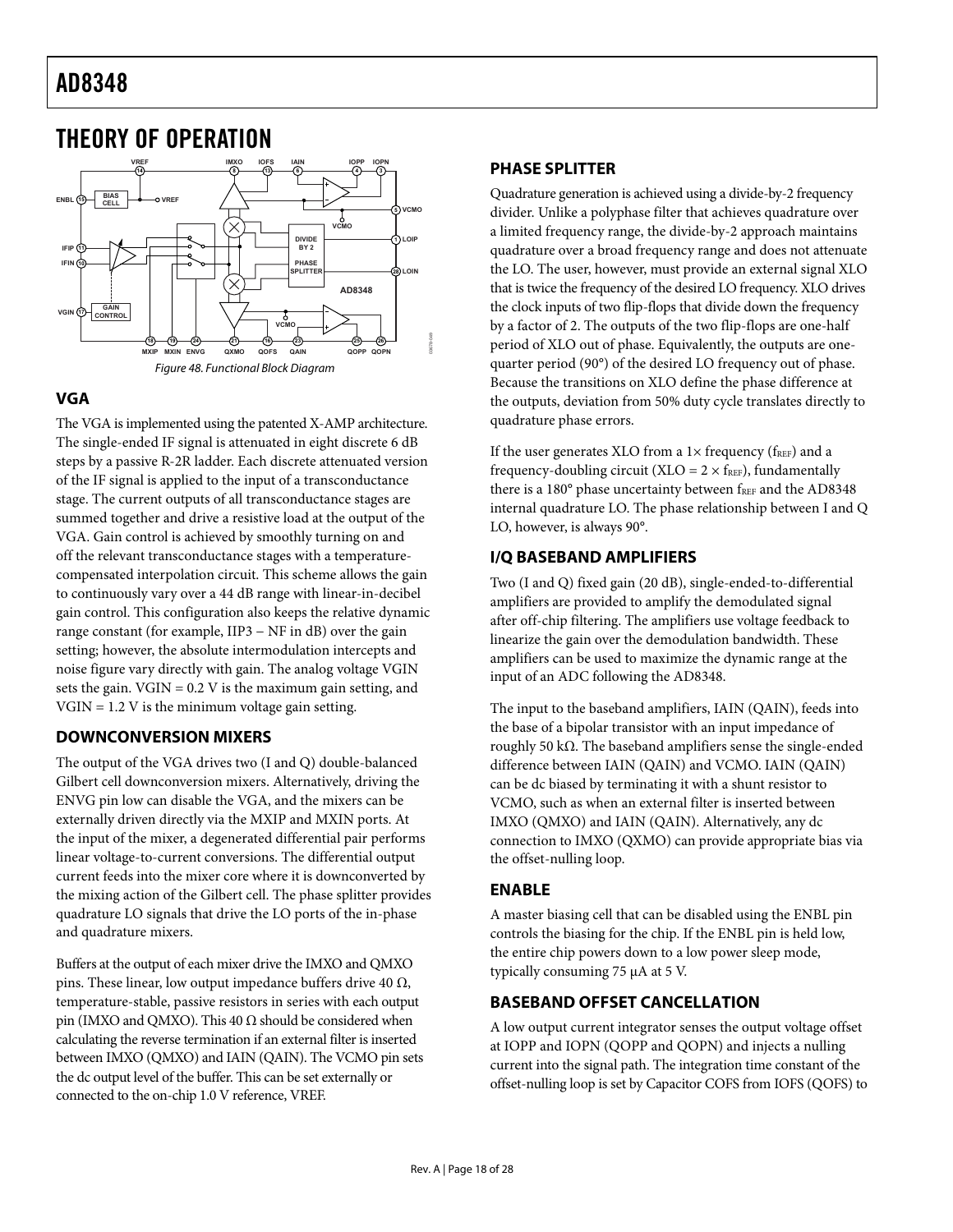VCMO. This forms a high-pass response for the baseband signal path with a lower 3 dB frequency of

$$
f_{PASS} = \frac{1}{2\pi \times 2650 \ \Omega \times COFS}
$$

Alternatively, the user can externally adjust the dc offset by driving IOFS (QOFS) with a digital-to-analog converter or other voltage source. In this case, the baseband circuit operates all the way down to dc (*fPASS* = 0 Hz). The integrator output current is only 50 μA and can be easily overridden with an external voltage source. The nominal voltage level applied to IOFS (QOFS) to produce a 0 V differential offset at the baseband outputs is 900 mV.

The IOFS (QOFS) pin must be connected to either a bypass capacitor ( $>0.1 \mu$ F) or an external voltage source to prevent the feedback loop from oscillating.

The feedback loop will be broken at dc if an ac-coupled baseband filter is placed between the mixer outputs and the baseband amplifier inputs. If an ac-coupled filter is implemented, the user must handle the offset compensation via some external means.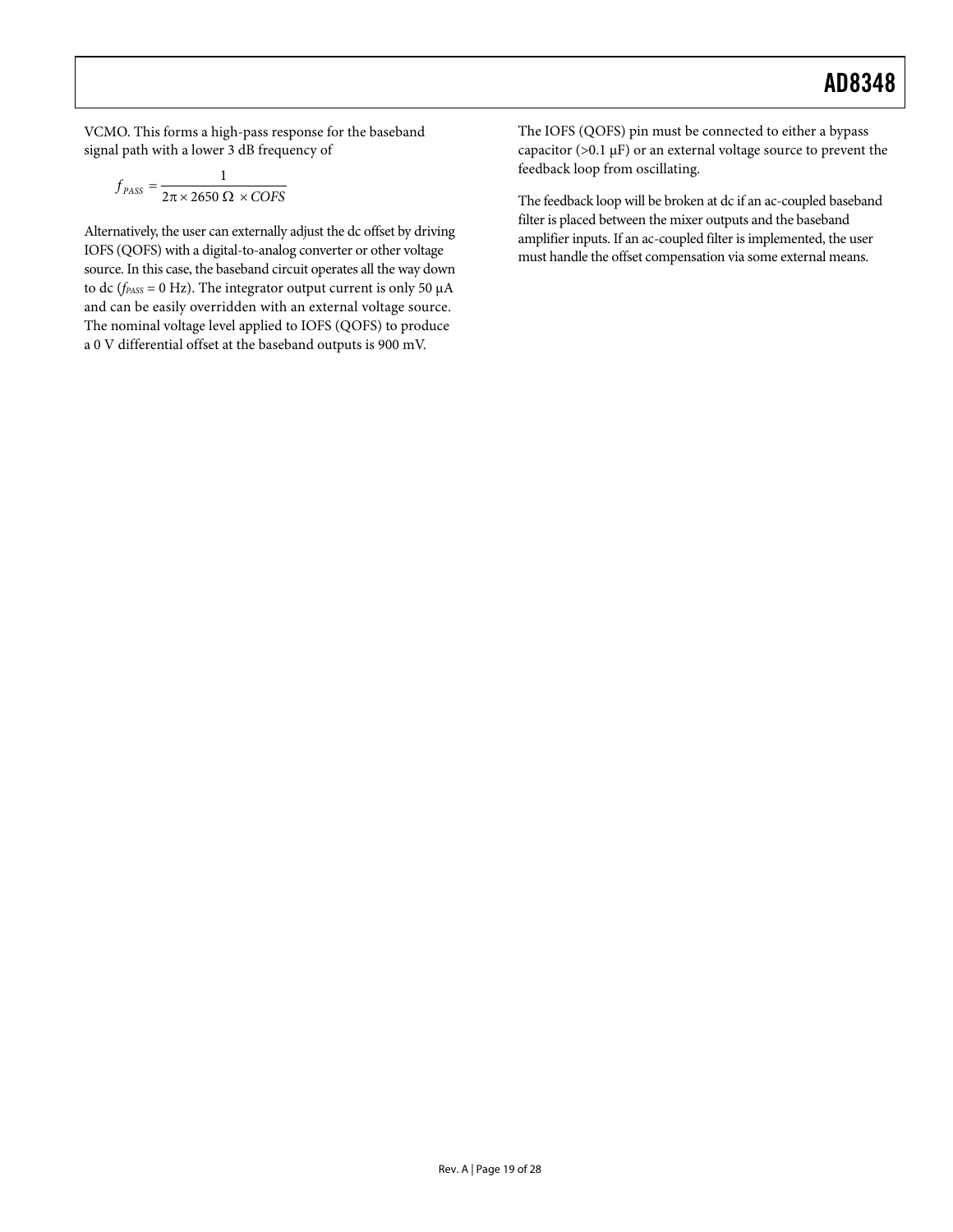## <span id="page-19-0"></span>APPLICATIONS

### **BASIC CONNECTIONS**

[Figure 49](#page-19-1) shows the basic connections schematic for the AD8348.

![](_page_19_Figure_4.jpeg)

### <span id="page-19-2"></span><span id="page-19-1"></span>**POWER SUPPLY**

The voltage supply for the AD8348, between 2.7 V and 5 V, should be provided to the +VPOSx pins, and ground should be connected to the COMx pins. Each supply pin should be decoupled separately using two capacitors whose recommended values are 100 pF and 0.1  $\mu$ F (values close to these can also be used).

### **DEVICE ENABLE**

To enable the device, the ENBL pin should be driven to  $V_s$ . Grounding the ENBL pin disables the device.

### **VGA ENABLE**

Driving the voltage on the ENVG pin to  $V<sub>S</sub>$  enables the VGA. In this mode, the MX inputs are disabled and the IF inputs are used. Grounding the ENVG pin disables the VGA and the IF inputs. When the VGA is disabled, the MX inputs should be used.

### **GAIN CONTROL**

When the VGA is enabled, the voltage applied to the VGIN pin sets the gain. The gain control voltage range is between 0.2 V and 1.2 V. This corresponds to a gain range between +25.5 dB and −18.5 dB.

### **LO INPUTS**

For optimum performance, the local oscillator port should be driven differentially through a balun. The recommended balun is M/A-COM ETC1-1-13. The LO inputs to the device should be ac-coupled, unless an ac-coupled transformer is being used. For a broadband match to a 50  $\Omega$  source, a 60.4  $\Omega$  resistor should be placed between the LOIP and LION pins.

![](_page_19_Figure_15.jpeg)

Figure 50. Differential LO Drive with Balun

Alternatively, the LO port can be driven from a single-ended source without a balun ([Figure 51](#page-19-2)). The LO signal is ac-coupled directly into the LOIP pin via an ac-coupling capacitor, and the LOIN pin is ac-coupled to ground. Driving the LO port from a singleended source results in an increase in both quadrature phase error and LO leakage.

![](_page_19_Figure_18.jpeg)

The recommended LO drive level is between −12 dBm and 0 dBm. The LO frequency at the input to the device should be twice that of the desired LO frequency at the mixer core. The applied LO frequency range is between 100 MHz and 2 GHz.

### **IF INPUTS**

The IF inputs have an input impedance of 200  $\Omega$ . A broadband 50  $Ω$  match can be presented to the driving source through the use of a minimum-loss L pad. This minimum-loss pad introduces an 11.46 dB loss in the input path and must be taken into account when calculating metrics such as gain and noise figure. [Figure 42](#page-15-1) shows the S11 of the IF input with and without the L pad.

![](_page_19_Figure_22.jpeg)

Figure 52. Minimum-Loss L Pad for 50 Ω IF Input

### **MX INPUTS**

The mixer inputs, MXIP and MXIN, have a nominal impedance of 200 Ω and should be driven differentially. When driven from a differential source, the input should be ac-coupled to the source via capacitors, as shown in [Figure 53](#page-20-1).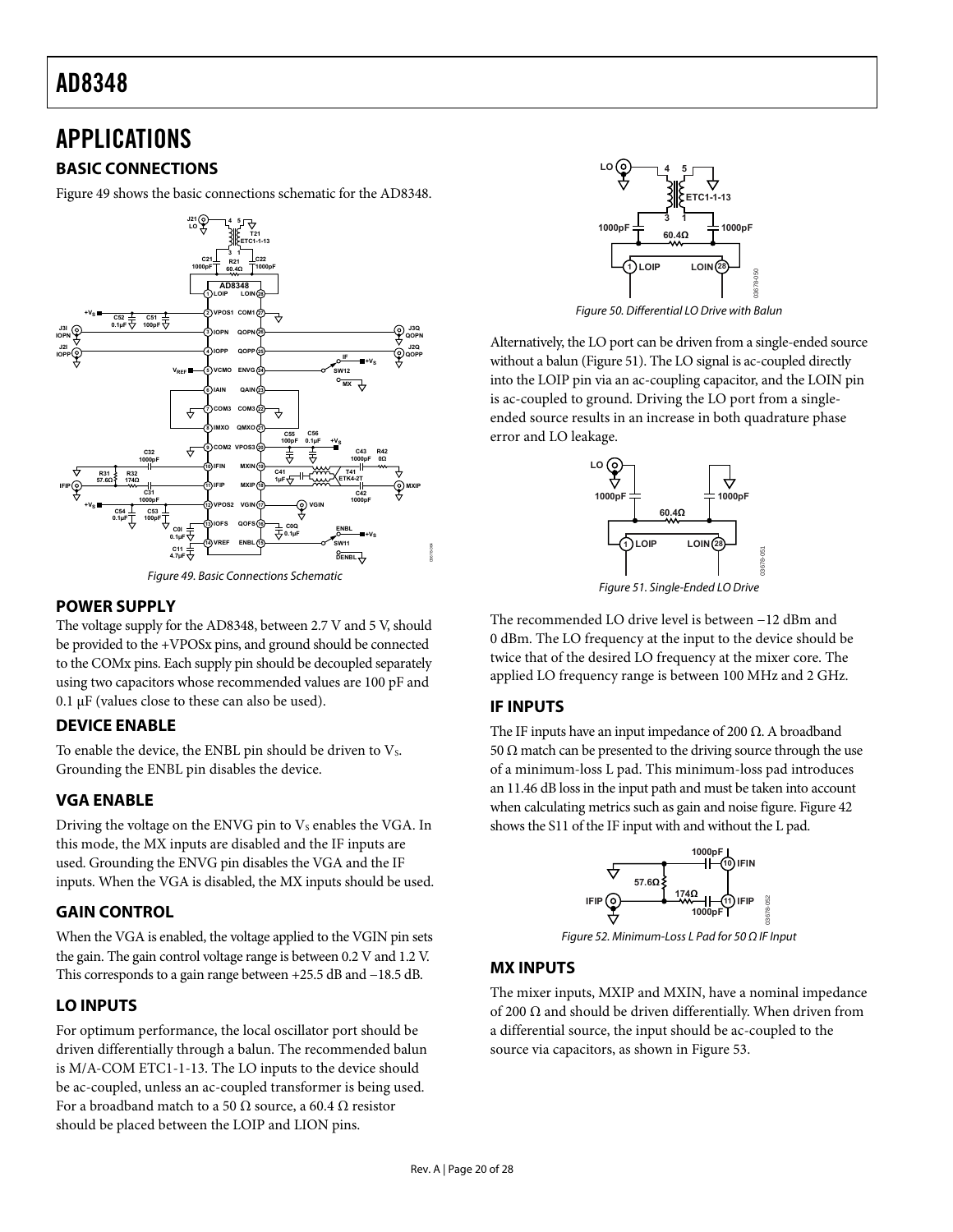<span id="page-20-0"></span>![](_page_20_Figure_1.jpeg)

Figure 53. Driving the MX Inputs from a Differential Source

<span id="page-20-1"></span>If the MX inputs are to be driven from a single-ended 50  $\Omega$  source, a 4:1 balun can be used to transform the 200  $\Omega$  impedance of the inputs to 50  $\Omega$  while performing the required single-endedto-differential conversion. The recommended transformer is the M/A-COM ETK4-2T.

![](_page_20_Figure_4.jpeg)

**BASEBAND OUTPUTS** 

The baseband amplifier outputs, IOPP, IOPN, QOPP, and QOPN, should be presented with loads of at least 2 k $\Omega$  (single-ended to ground). They are not designed to drive 50  $\Omega$  loads directly. The typical swing for these outputs is 2 V p-p differential (1 V p-p single-ended), but larger swings are possible as long as care is taken to ensure that the signals remain within the lower limit of 0.5 V and the upper limit of  $V_s - 1$  V of the output swing. To achieve a larger swing, it is necessary to adjust the common-mode bias of the baseband output signals. Increasing the swing can have the benefit of improving the signal-to-noise ratio of the baseband amplifier output.

When connecting the baseband outputs to other devices, care should be taken to ensure that the outputs are not capacitively loaded by approximately 20 pF or more. Such loads could potentially overload the output or induce oscillations. The effect of capacitive loading on the baseband amplifier outputs can be mitigated by inserting series resistors of approximately 200  $\Omega$ .

### **OUTPUT DC BIAS LEVEL**

The dc bias of the mixer outputs and the baseband amplifier inputs and outputs is determined by the voltage that is driven onto the VCMO pin. The range of this voltage is typically between 500 mV and 4 V when operating with a 5 V supply.

To achieve maximum voltage swing from the baseband amplifiers, VCMO should be driven at 2.25 V; this allows a swing of up to 7 V p-p differential (3.5 V p-p single-ended).

### **INTERFACING TO DETECTOR FOR AGC OPERATION**

The AD8348 can be interfaced with a detector such as the AD8362 rms-to-dc converter to provide an automatic signalleveling function for the baseband outputs.

![](_page_20_Figure_13.jpeg)

Figure 55. AD8362 Configuration for AGC Operation

Assuming the I and Q channels have the same rms power, the mixer output (or the output of the baseband filter) of one channel can be used as the input of the AD8362. The AD8362 should be operated in a region where its linearity error is small. Also, a voltage divider should be implemented with an external resistor in series with the 200  $\Omega$  input impedance of the AD8362 input. This attenuates the AD8348 mixer output so that the AD8362 input is not overdriven. The size of the resistor between the mixer output and the AD8362 input should be chosen so that the peak signal level at the input of the AD8362 is about 10 dB less than the approximately 10 dBm maximum of the AD8362 dynamic range.

The other side of the AD8348 baseband output should be loaded with a resistance equal to the series resistance of the attenuating resistor in series with the AD8362's 200  $\Omega$  input impedance. This resistor should be tied to the source driving VCMO so that there is no dc drawn from the mixer output.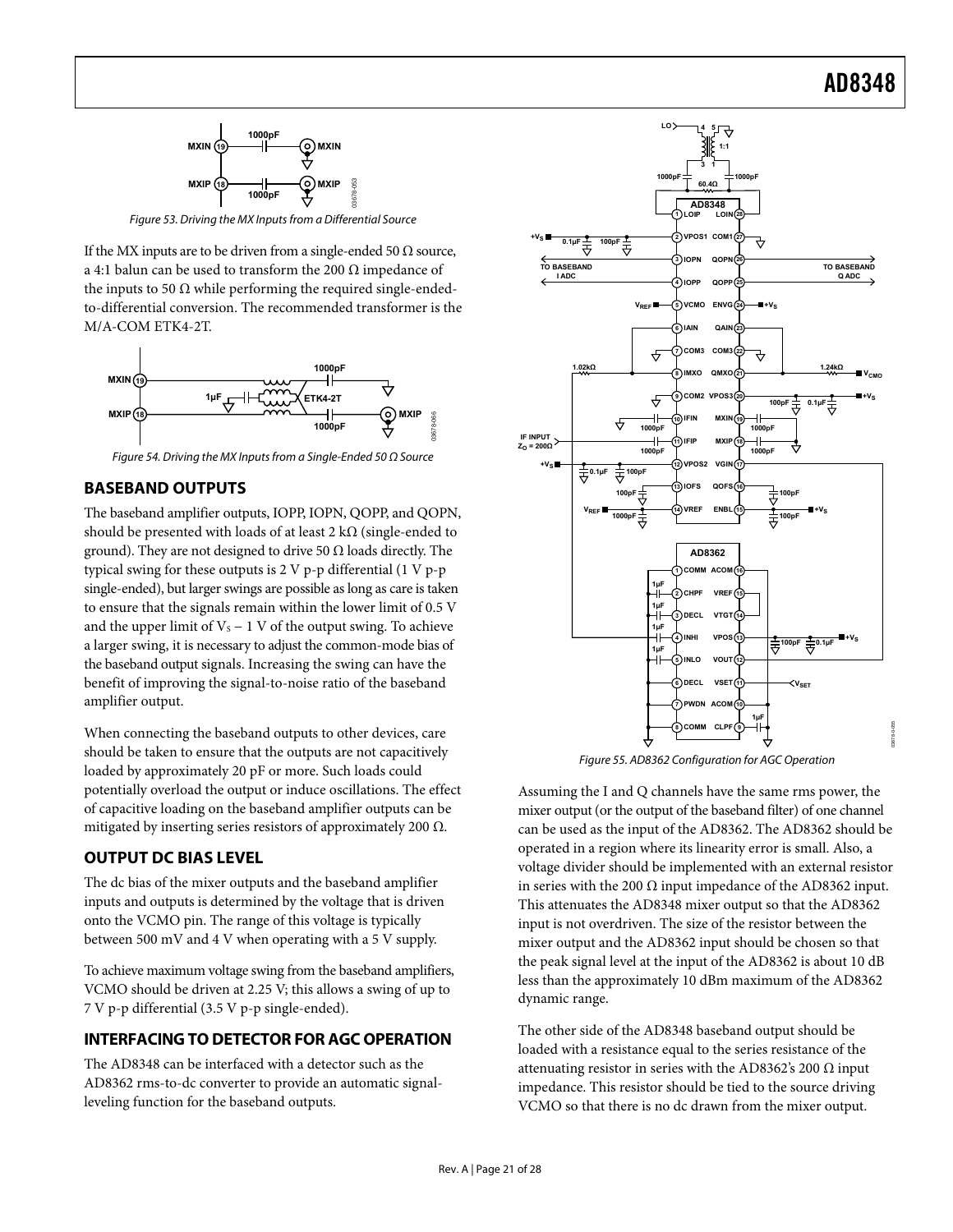<span id="page-21-0"></span>The level of the mixer output (or the output of the baseband filter) can then be set by varying the setpoint voltage fed to Pin 11 (VSET) of the AD8362.

Care should be taken to ensure that blockers—unwanted signals in the band of interest that are demodulated along with the desired signal—do not dominate the rms power of the AD8362 input. This can cause an undesired reduction in the level of the mixer output. To overcome this, baseband filtering can be implemented to filter out undesired signals before the signal is presented to the AD8362.

[Figure 56](#page-21-1) shows the effectiveness of the AGC loop in maintaining a baseband amplifier output amplitude with less than 0.5 dB of amplitude error over an IF input range of 40 dB while demodulating a QPSK-modulated signal at 380 MHz. The AD8362 is insensitive to crest factor variations and therefore provides similar performance regardless of the modulation of the incoming signal.

<span id="page-21-3"></span>![](_page_21_Figure_4.jpeg)

![](_page_21_Figure_5.jpeg)

### <span id="page-21-1"></span>**BASEBAND FILTERS**

Baseband low-pass or band-pass filtering can be conveniently performed between the mixer outputs (IMXO and QMXO) and the input to the baseband amplifiers. Consideration should be given to the output impedance of the mixers (40  $\Omega$ ).

<span id="page-21-4"></span>![](_page_21_Figure_8.jpeg)

<span id="page-21-2"></span>Figure 57. Baseband Filter Schematic

[Figure 57](#page-21-2) shows the schematic for a 100  $\Omega$ , fourth-order elliptic low-pass filter with a 3 dB cutoff frequency of 20 MHz. Source and load impedances of approximately 100  $\Omega$  ensure that the filter sees a matched source and load. This also ensures that the mixer output is driving an overall load of 200  $\Omega$ . Note that the shunt termination resistor is tied to the source driving VCMO and not to ground. This ensures that the input to the baseband amplifier is biased to the proper reference level. VCMO is not an output pin and must be biased by a low impedance source.

The frequency response and group delay of this filter are shown in [Figure 58](#page-21-3) and [Figure 59](#page-21-4).

![](_page_21_Figure_12.jpeg)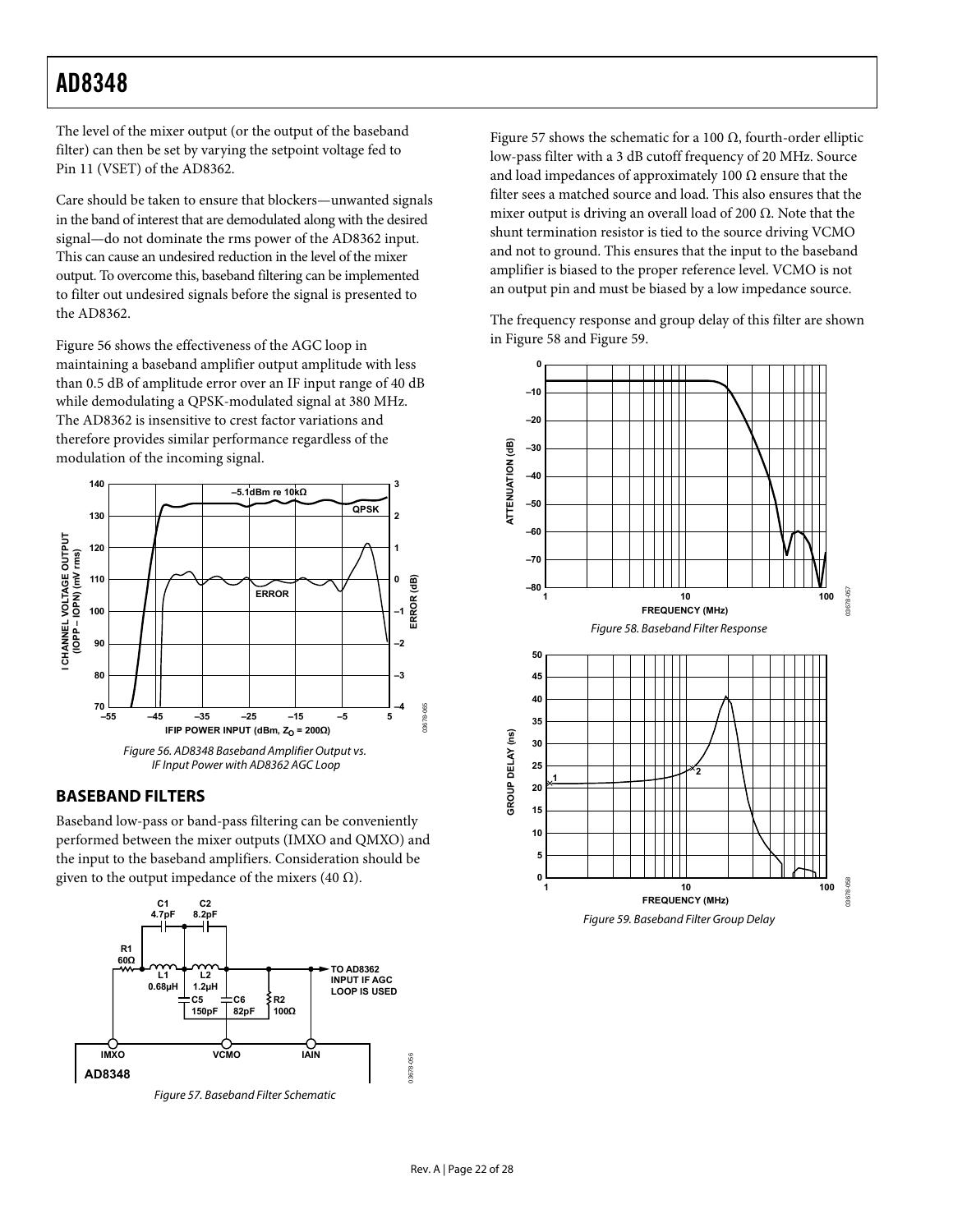### <span id="page-22-0"></span>**LO GENERATION**

Analog Devices has a line of PLLs that can be used for generating the LO signal. [Table 4](#page-22-1) lists the PLLs and their maximum frequency and phase noise performance.

|  |  |  | Table 4. ADI PLL Selection Table |  |
|--|--|--|----------------------------------|--|
|--|--|--|----------------------------------|--|

<span id="page-22-1"></span>

| <b>ADI Model</b> | <b>Frequency F<sub>IN</sub></b><br>(MHz) | @ 1 kHz ΦN<br>dBc/Hz,<br>200 kHz PFD |
|------------------|------------------------------------------|--------------------------------------|
| ADF4001BRU       | 165                                      | $-99$                                |
| ADF4001BCP       | 165                                      | $-99$                                |
| ADF4110BRU       | 550                                      | $-91$                                |
| ADF4110BCP       | 550                                      | $-91$                                |
| ADF4111BRU       | 1200                                     | $-78$                                |
| ADF4111BCP       | 1200                                     | $-78$                                |
| ADF4112BRU       | 3000                                     | $-86$                                |
| ADF4112BCP       | 3000                                     | $-86$                                |
| ADF4116BRU       | 550                                      | $-89$                                |
| ADF4117BRU       | 1200                                     | $-87$                                |
| ADF4118BRU       | 3000                                     | $-90$                                |

ADI also offers the ADF4360 fully integrated synthesizer and VCO on a single chip that offers differential outputs for driving the local oscillator input of the AD8348. This means that the user can eliminate the use of a balun for single-ended-to-differential conversions. The ADF4360 comes as a family of chips with six operating frequency ranges. One can be chosen depending on the local oscillator frequency required. [Table 5](#page-22-2) shows the options available.

#### **Table 5. ADF4360 Family Operating Frequencies**

<span id="page-22-2"></span>

| <b>ADI Model</b> | <b>Output Frequency Range (MHz)</b> |
|------------------|-------------------------------------|
| ADF4360-1        | 2150 to 2450                        |
| ADF4360-2        | 1800 to 2150                        |
| ADF4360-3        | 1550 to 1950                        |
| ADF4360-4        | 1400 to 1800                        |
| ADF4360-5        | 1150 to 1400                        |
| ADF4360-6        | 1000 to 1250                        |
| ADF4360-7        | Lower frequencies set by external L |

### **EVALUATION BOARD**

[Figure 60](#page-23-0) shows the schematic for the AD8348 evaluation board. Note that uninstalled components are indicated with the OPEN designation. The board is powered by a single supply in the range of 2.7 V to 5.5 V. [Table 6](#page-26-0) details the various configuration options of the evaluation board. [Table 7](#page-26-1) shows the various jumper configurations for operating the evaluation board with different signal paths.

Power to operate the board can be fed to a single  $V<sub>s</sub>$  test point located near the LO input port at the top of the evaluation board. A GND test point is conveniently provided next to the V<sub>s</sub> test point for the return path.

The device is enabled by moving Switch SW11 (at the bottom left of the evaluation board) to the ENBL position. The device is disabled by moving SW11 to the DENBL position. If desired, the device can be enabled and disabled from an external source that can be fed into the ENBL SMA connector or the VENB test point, in which case SW11 should be placed in the DENBL position.

The IF and MX inputs are selected via SW12. The switch should be moved in the direction of the desired input.

### **Gain Control**

For convenience, a potentiometer, R15, is provided to allow for changes in gain without the need for an additional dc voltage source. To use the potentiometer, the SW13 switch must be set to the POT position. Alternatively, an external voltage applied to either the test point or SMA connector labeled VGIN can set the gain. SW13 must be set to the EXT position when an external gain control voltage is used.

#### **LO Input**

The local oscillator signal should be fed to the SMA Connector J21. This port is terminated in 50  $Ω$ . The acceptable LO power input range is from −12 dBm to 0 dBm and must be at a frequency double that of the IF/MX frequency. Remember that the AD8348 uses a 2:1 frequency divider in the LO path to generate the internally required quadrature-phase-related LO signals.

### **IF Input**

The IF input should be fed into the SMA connector IFIP. The VGA must be enabled when this port is used (SW12 in the IF position). When this IF input is chosen, the signal path includes a minimum-loss attenuator to transform a 50  $\Omega$  input source to the 200  $Ω$  source impedance level for which the VGA was designed. This pad provides a very broadband input match at the expense of an 11.46 dB power attenuation in the input path. It is very important to take this into account when measuring the noise and distortion performance of the unmodified board using the IFIP input; the apparent noise figure will be degraded by 11.46 dB, and the apparent IIP3 will be 11.46 dB higher than actual. If full weak-signal performance is desired from the evaluation board, the attenuator (comprising R31 and R32) should be removed and replaced with a low-loss RF transformer providing the desired 4:1 impedance ratio. When a transformer is used, IFIN should be ac-coupled to ground and not driven differentially with IFIP.

### **MX Input**

The evaluation board is by default set for a differential MX drive through a balun (T41) from a single-ended source fed into the MXIP SMA connector. When the MX inputs are used, the internal VGA is bypassed. To change to a differential driving source, T41 should be removed along with Resistor R42. The 0 Ω R43 and R44 resistors should be installed in place of T41 to bridge the gap between the input traces. This presents a nominal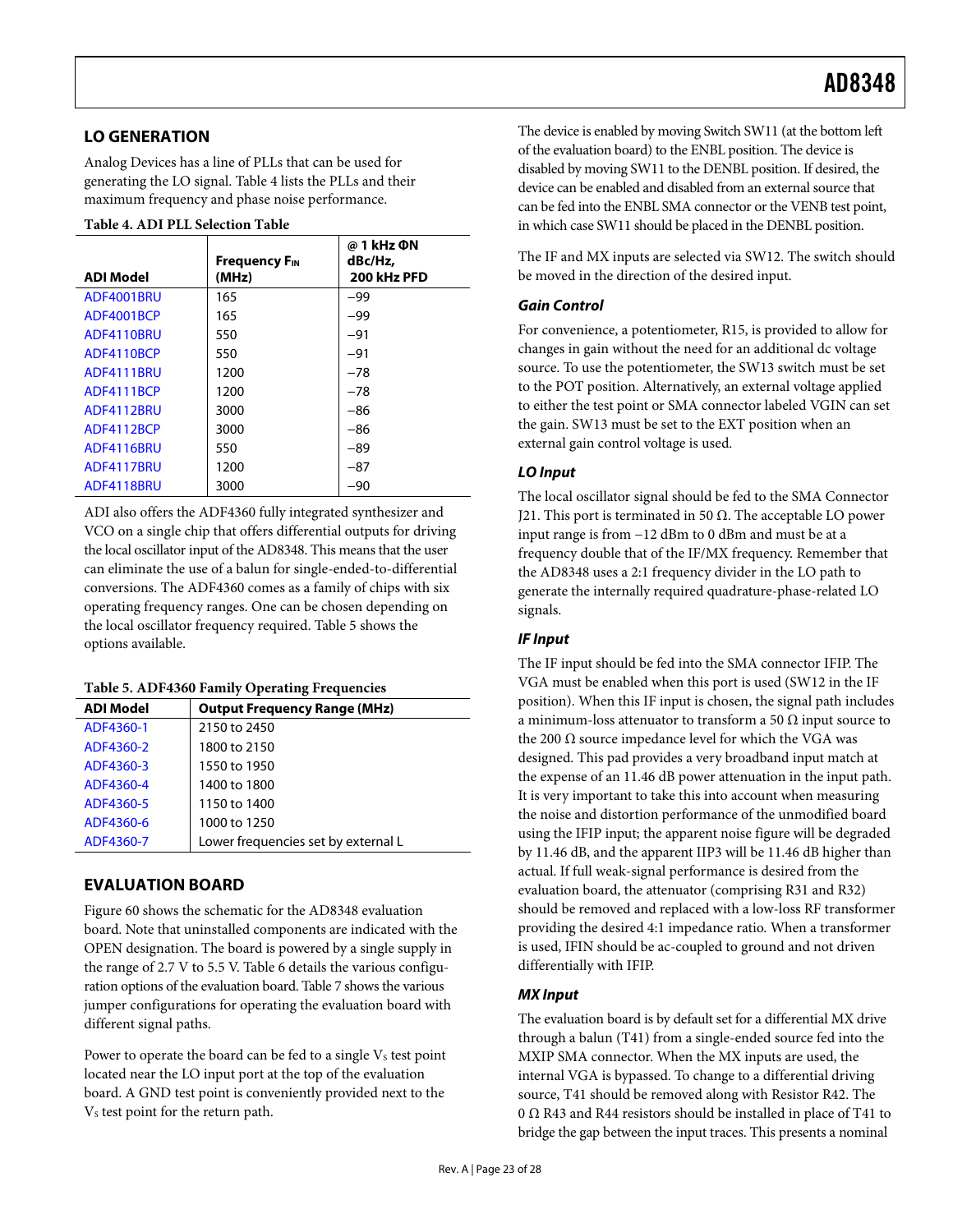differential impedance of 200  $\Omega$  (100  $\Omega$  per side). The differential inputs should then be fed into SMA connectors MXIP and MXIN.

#### **Mixer Outputs**

The I and Q mixer outputs are available through the IMXO and QMXO SMA connectors. These outputs are biased to VCMO and are not designed to drive loads smaller than 200  $\Omega$ . To prevent damage to test equipment that cannot tolerate dc biases, pads for series dc-blocking capacitors are provided. These pads are populated with 0  $\Omega$  by default.

#### **Baseband Outputs**

The baseband outputs are made available at the IOPP, IOPN, QOPP, and QOPN test points and SMA connectors. These outputs are not designed to be connected directly to 50  $\Omega$  loads and should be presented with loads of approximately 2 k $\Omega$  or greater.

The dc bias level of the baseband amplifier outputs are by default tied to VREF through LK11. If desired, the dc bias level can be changed by removing LK11 and driving a dc voltage onto the VCMO test point.

![](_page_23_Figure_7.jpeg)

<span id="page-23-0"></span>Figure 60. Evaluation Board Schematic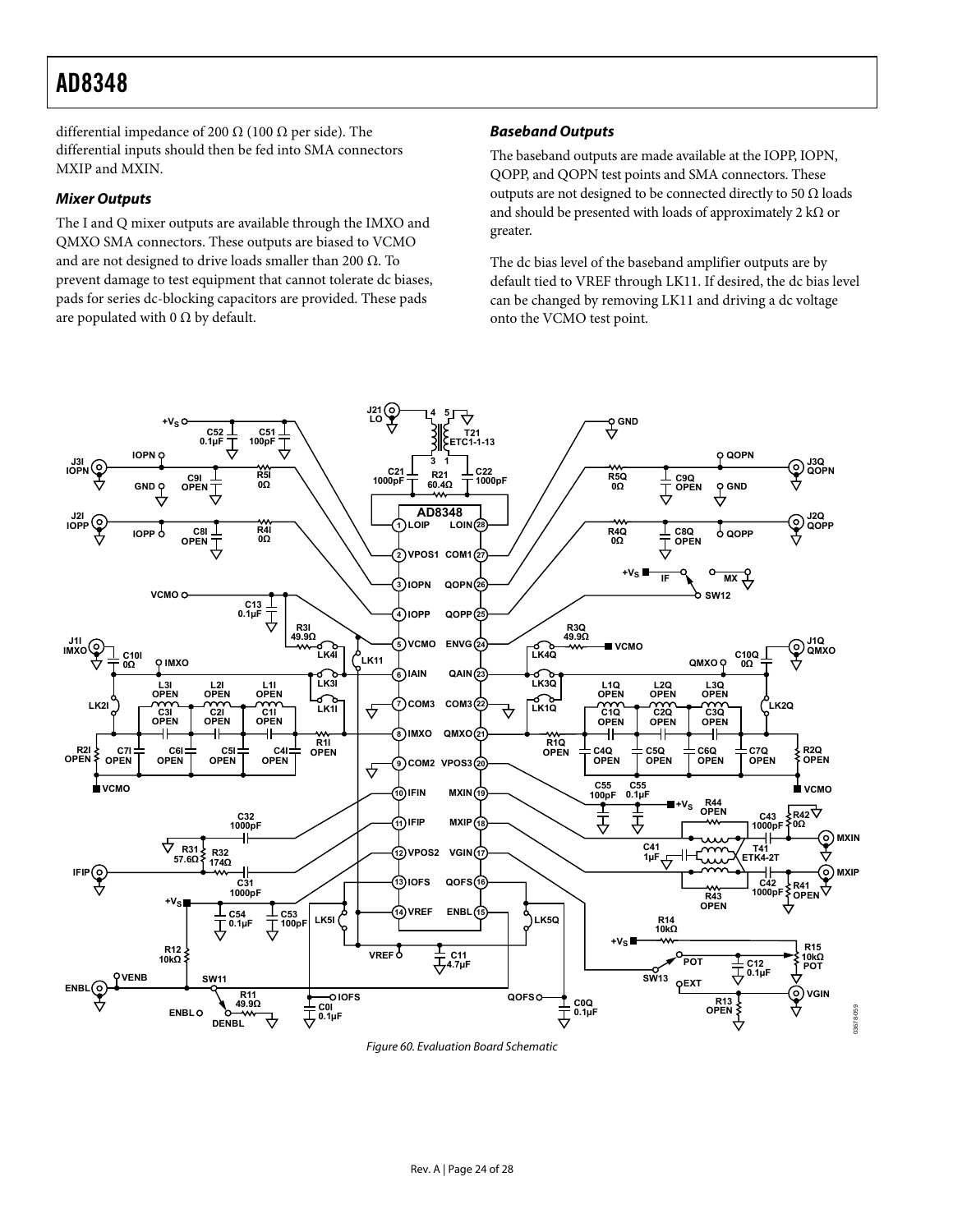![](_page_24_Figure_0.jpeg)

Figure 62. Evaluation Board Top Silkscreen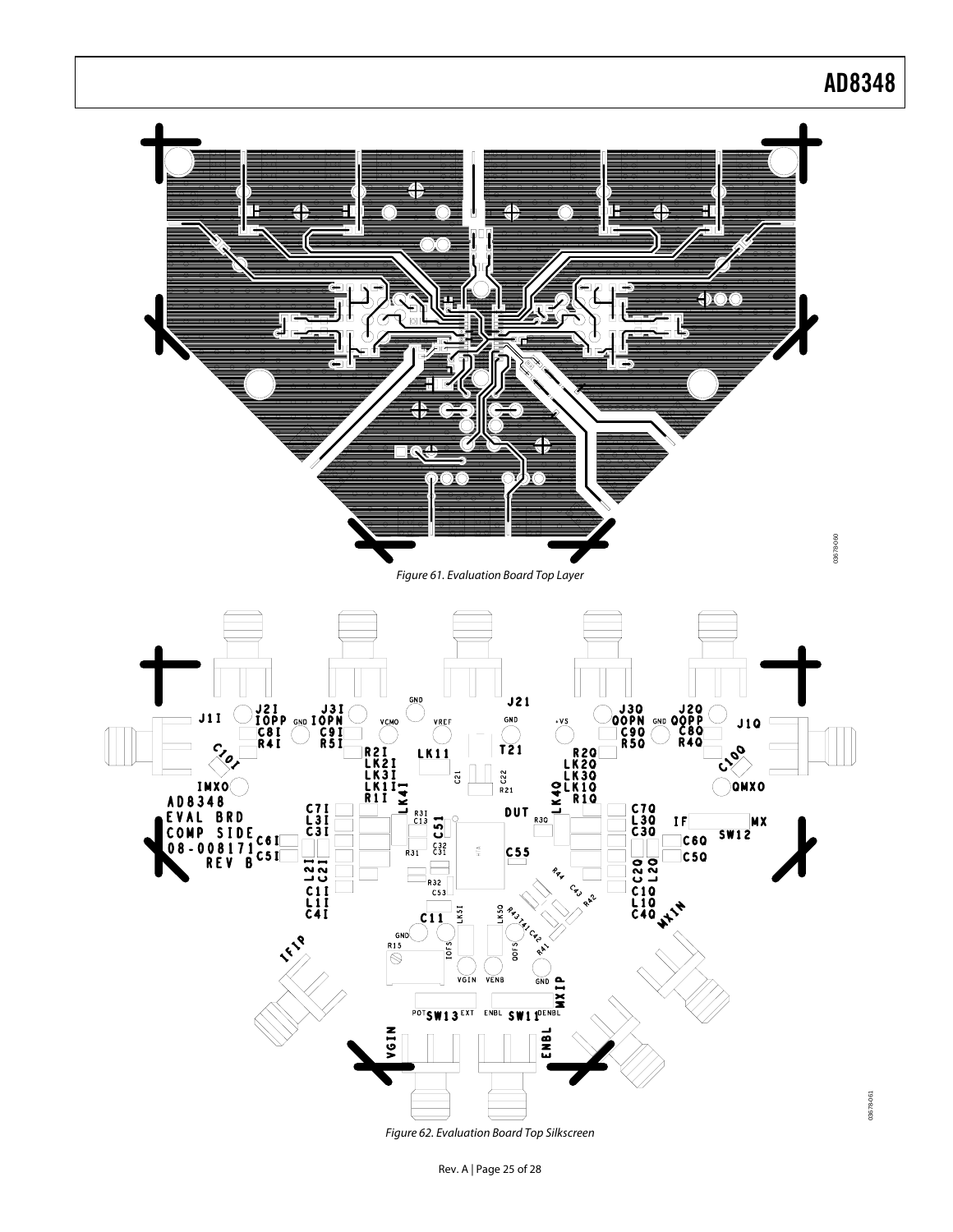![](_page_25_Figure_1.jpeg)

Figure 64. Evaluation Board Bottom Silkscreen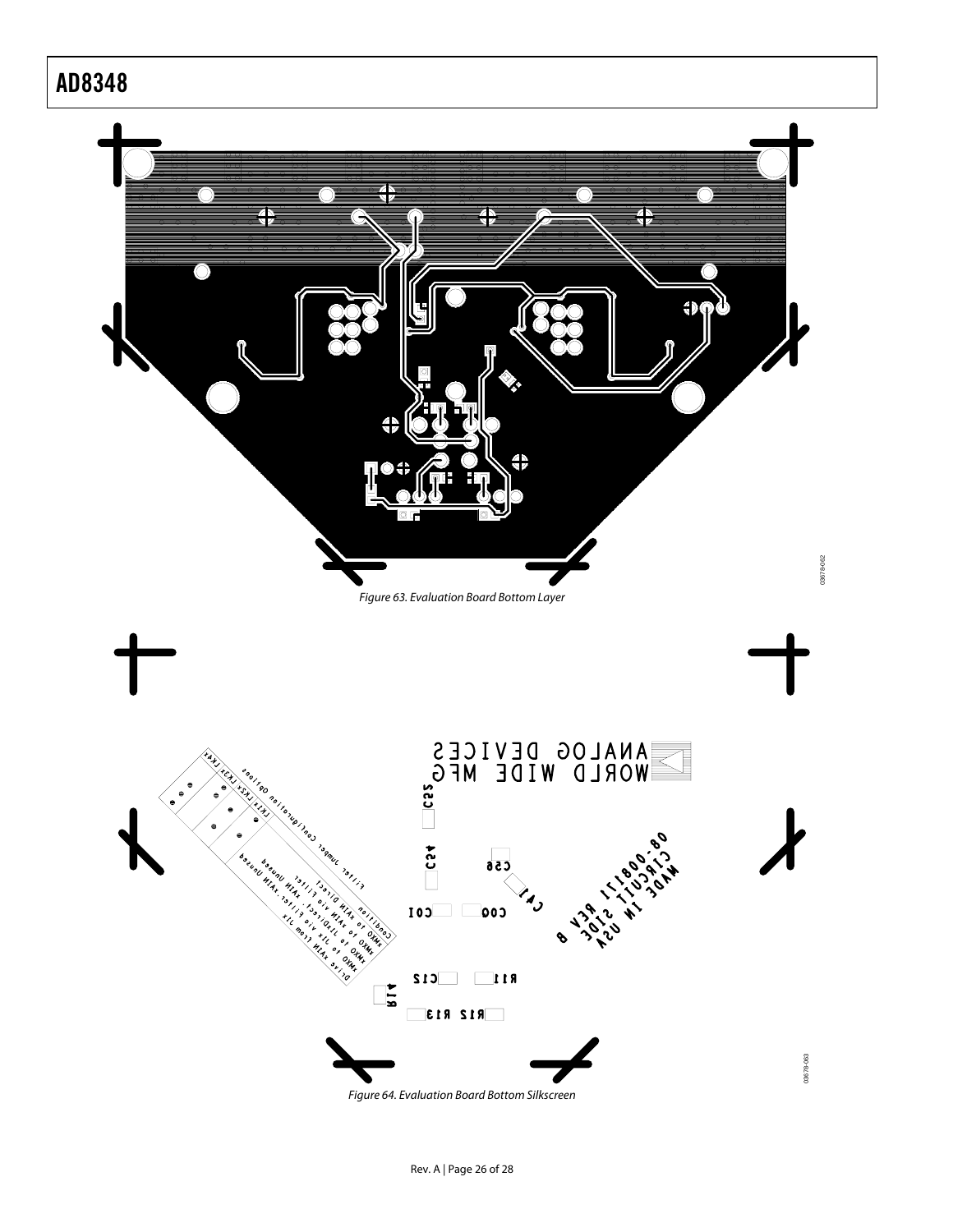### **Table 6. Evaluation Board Configuration Options**

<span id="page-26-0"></span>

| Component                                                                         | <b>Function</b>                                                                                                                                                                                                                                                                                                                                                                                                                                                                                                                                                                                                                                                | <b>Default Condition</b>                                                            |
|-----------------------------------------------------------------------------------|----------------------------------------------------------------------------------------------------------------------------------------------------------------------------------------------------------------------------------------------------------------------------------------------------------------------------------------------------------------------------------------------------------------------------------------------------------------------------------------------------------------------------------------------------------------------------------------------------------------------------------------------------------------|-------------------------------------------------------------------------------------|
| V <sub>s</sub> , GND                                                              | Power supply and ground vector pins.                                                                                                                                                                                                                                                                                                                                                                                                                                                                                                                                                                                                                           | Not applicable                                                                      |
| SW11, ENBL                                                                        | Device enable: Place SW11 in the ENBL position to connect the ENBL pin to Vs. Place SW11 in<br>the DENBL position to disable the device by grounding the Pin ENBL through a 50 $\Omega$ pull-down<br>resistor. The device can also be enabled via an external voltage applied to ENBL or VENB.                                                                                                                                                                                                                                                                                                                                                                 | $SW11 = ENBL$                                                                       |
| SW13, R15,<br><b>VGIN</b>                                                         | Gain control selection: With SW13 in the POT position, the gain of the VGA can be set using the<br>R15 potentiometer. With SW13 in the EXT position, the VGA gain can be set by an external<br>voltage to the SMA connector VGIN. For VGA operation, the VGA must first be enabled by<br>setting SW12 to the IF position.                                                                                                                                                                                                                                                                                                                                      | $SW13 = POT$                                                                        |
| <b>SW12</b>                                                                       | VGA enable selection: With SW12 in the IF position, the ENVG pin is connected to V <sub>s</sub> and the<br>VGA is enabled. The IF input should be used when SW12 is in the IF position. With SW12 in the<br>MX position, the ENVG pin is grounded and the VGA is disabled. The MX inputs should be used<br>when SW12 is in the MX position.                                                                                                                                                                                                                                                                                                                    | $SW12 = IF$                                                                         |
| IFIP, R31, R32                                                                    | IF inputs: The single-ended IF signal should be connected to this SMA connector. R31 and R32<br>form an L pad that presents a 50 $\Omega$ termination to the driving source. This L pad introduces an<br>11.46 dB loss in the input signal path and should be taken into consideration when calculating<br>the gain of the AD8348.                                                                                                                                                                                                                                                                                                                             | $R31 = 57.6 \Omega$<br>$R32 = 174 \Omega$                                           |
| MXIP, MXIN,<br>T41,<br>R41, R42,<br>C42, C43                                      | Mixer inputs: These inputs can be configured for either differential or single-ended operation.<br>The evaluation board is by default set for differential MX drive through a balun (T41) from a<br>single-ended source fed into the MXIP SMA connector. To change to a differential driving source,<br>T41 should be removed along with Resistor R42. The 0 $\Omega$ Resistors R43 and R44 should be installed in<br>place of T41 to bridge the gap between the input traces. This will present a nominal differential<br>impedance of 200 $\Omega$ (100 $\Omega$ per side). The differential inputs should then be fed into SMA<br>connectors MXIP and MXIN. | $T41 = M/A$ -COM ETK4-2T;<br>$R41 = OPEN$ ; C42, C43 =<br>1000 pF; R42 = $0 \Omega$ |
| LK11, VCMO                                                                        | Baseband amplifier output bias: Installing LK11 connects VREF to VCMO. This sets the bias level<br>on the baseband amplifiers to VREF, which is equal to approximately 1 V. Alternatively, with<br>LK11 removed, the bias level of the baseband amplifiers can be set by applying an external<br>voltage to the VCMO test point.                                                                                                                                                                                                                                                                                                                               | LK11 installed                                                                      |
| C8, C9, R4, R5<br>$($ l and $Q)$                                                  | Baseband amplifier outputs and output filter: Additional low-pass filtering can be provided at<br>the baseband output with these filters.                                                                                                                                                                                                                                                                                                                                                                                                                                                                                                                      | $R4, R5 = 0 \Omega$                                                                 |
| $C10$ (I and Q)                                                                   | Mixer output dc-blocking capacitors: The mixer outputs are biased to VCMO. To prevent<br>damage to test equipment that cannot tolerate dc biases, C10 is provided to block the dc<br>component, thus protecting the test equipment.                                                                                                                                                                                                                                                                                                                                                                                                                            | $C10 = 0 \Omega$                                                                    |
| $C1$ to $C7$ ,<br>R <sub>1</sub> , R <sub>2</sub> ,<br>L1 to L3<br>$($ l and $Q)$ | Baseband filter: These components are provided for baseband filtering between the mixer<br>outputs and the baseband amplifier inputs. The baseband amplifier input impedance is high<br>and the filter termination impedance is set by R2. See Table 7 for the jumper settings.                                                                                                                                                                                                                                                                                                                                                                                | $All = OPEN$                                                                        |
| LK5 (I and Q)                                                                     | Offset compensation loop disable: Installing these jumpers will disable the offset compensation<br>loop for the corresponding channel.                                                                                                                                                                                                                                                                                                                                                                                                                                                                                                                         | $LK5x = OPEN$                                                                       |

### **Table 7. Filter-Jumper Configuration Options**

<span id="page-26-1"></span>

| <b>Condition</b>                    | LK <sub>1x</sub> | LK <sub>2x</sub> | LK3x | LK4x |
|-------------------------------------|------------------|------------------|------|------|
| xMXO to xAIN Directly               |                  |                  |      |      |
| xMXO to xAIN via Filter             |                  |                  |      |      |
| xMXO to J1x Directly, xAIN Unused   |                  |                  |      |      |
| xMXO to J1x via Filter, xAIN Unused |                  |                  |      |      |
| Drive xAIN from J1x                 |                  |                  |      |      |